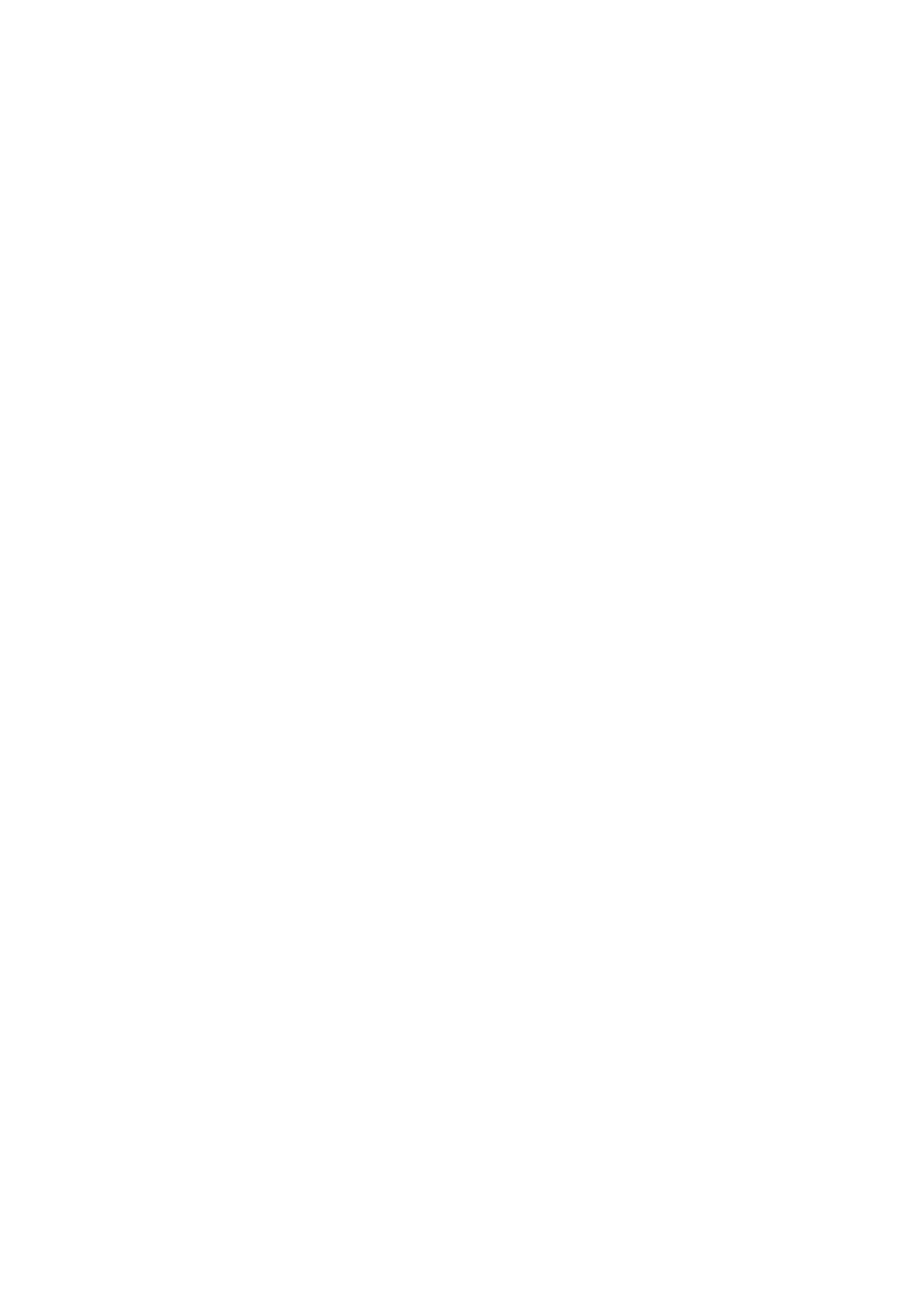### **NO. 2 OF 2009**

## **BIOSAFETY ACT**

#### ARRANGEMENT OF SECTIONS

### PART I – PRELIMINARY

### *Section*

- 1. Short title.
- 2. Interpretation.
- 3. Scope of the Act.
- 4. Objects of the Act.

### PART II – ESTABLISHMENT, POWERS AND FUNCTIONS OF THE AUTHORITY

- 5. Establishment of the Authority.
- 6. Board of the Authority.
- 7. Objects and functions of the Authority.
- 8. Powers of the Board.
- 9. Conduct of business and affairs of the Board.
- 10. Delegation by the Board.
- 11. Remuneration of members of the Board.
- 12. The Chief Executive Officer.
- 13. Functions of the Chief Executive Officer.
- 14. Staff of the Authority.
- 15. The common seal of the Authority.
- 16. Protection from personal liability.
- 17. Liability for damages.

### PART III – APPLICATIONS FOR APPROVAL AND RISK ASSESSMENT

- 18. Application for contained use activity.
- 19. Application to introduce into the environment.
- 20. Application for importation.
- 21. Application for placing on the market.
- 22. Genetically modified organisms in transit.
- 23. Application to export.
- 24. Withdrawal of application.
- 25. Confidential information.
- 26. Acknowledgement of application.
- 27. Risk assessment and risk management.
- 28. Non-assessment of risks.
- 29. Determination of an application.
- 30. Communication of decision.
- 31. Suspension or revocation of an approval.
- 32. Register.

#### PART IV – REVIEWS AND APPEALS

- 33. Review of decision.
- 34. Offence of withholding information.
- 35. Establishment of the Appeals Board.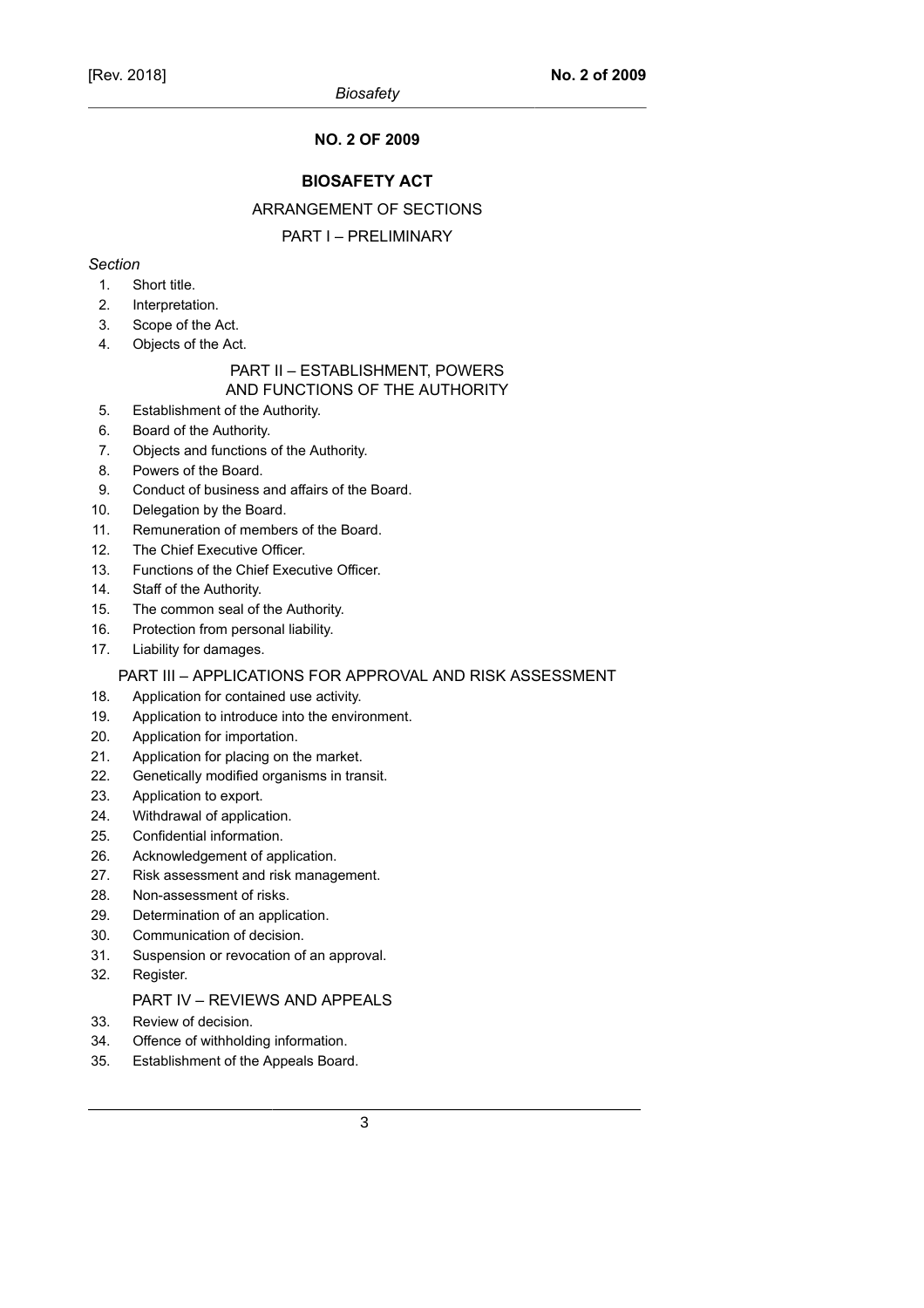*Section*

## 36. Powers of the Appeals Board. 37. Provisions as to the Appeals Board. PART V – REGULATORY AGENCIES 38. Consultation with regulatory agencies. 39. Unintentional release into the environment. PART VI – RESTORATION AND CESSATION ORDERS 40. Environmental restoration order. 41. Contents of restoration order. 42. Cessation orders. PART VII – INSPECTION AND MONITORING 43. Appointment of biosafety inspectors. 44. Functions of biosafety inspectors.

45. Powers of biosafety inspectors.

#### PART VIII – FINANCIAL PROVISIONS

- 46. Funds of the Authority.
- 47. Annual estimates.
- 48. Accounts and audit.
- 49. Investment of funds.

### PART IX – MISCELLANEOUS

- 50. Handling, packaging, etc., of genetically modified organisms.
- 51. Regulations.
- 52. Offences and penalties.
- 53. Restriction on institution of proceedings.
- 54. Public awareness and participation.
- 55. Transitional provisions.

#### **SCHEDULES**

| <b>FIRST SCHEDULE-</b>  | REGULATORY AGENCIES                                                                                                                                                          |
|-------------------------|------------------------------------------------------------------------------------------------------------------------------------------------------------------------------|
| SECOND SCHEDULE-        | PROVISIONS AS TO THE CONDUCT OF<br>BUSINESS AND AFFAIRS OF THE BOARD                                                                                                         |
| THIRD SCHEDULE-         | INFORMATION REQUIRED IN APPLICATIONS<br>FOR APPROVAL OF CONTAINED USE<br><b>ACTIVITY</b>                                                                                     |
| <b>FOURTH SCHEDULE-</b> | INFORMATION REQUIRED IN APPLICATIONS<br>FOR APPROVAL OF RELEASE INTO THE<br>ENVIRONMENT. IMPORTATION OR PLACING<br>ON THE MARKET OF GENETICALLY<br><b>MODIFIED ORGANISMS</b> |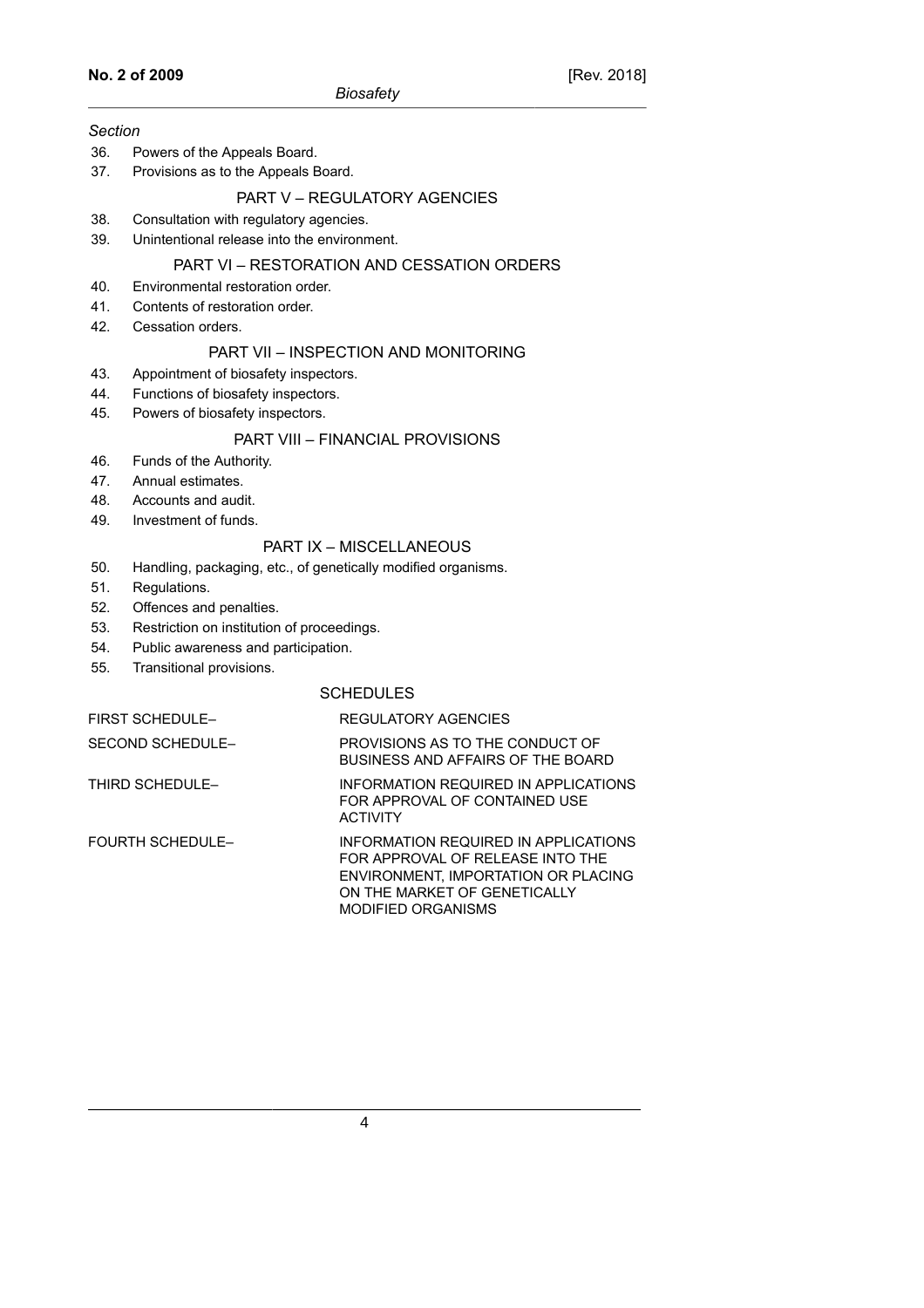| [Rev. 2018]     | No. 2 of 2009                      |  |
|-----------------|------------------------------------|--|
|                 | Biosafety                          |  |
| FIFTH SCHEDULE- | PROVISIONS ON RISK ASSESSMENT      |  |
| SIXTH SCHEDULE- | PROVISIONS AS TO THE APPEALS BOARD |  |
|                 |                                    |  |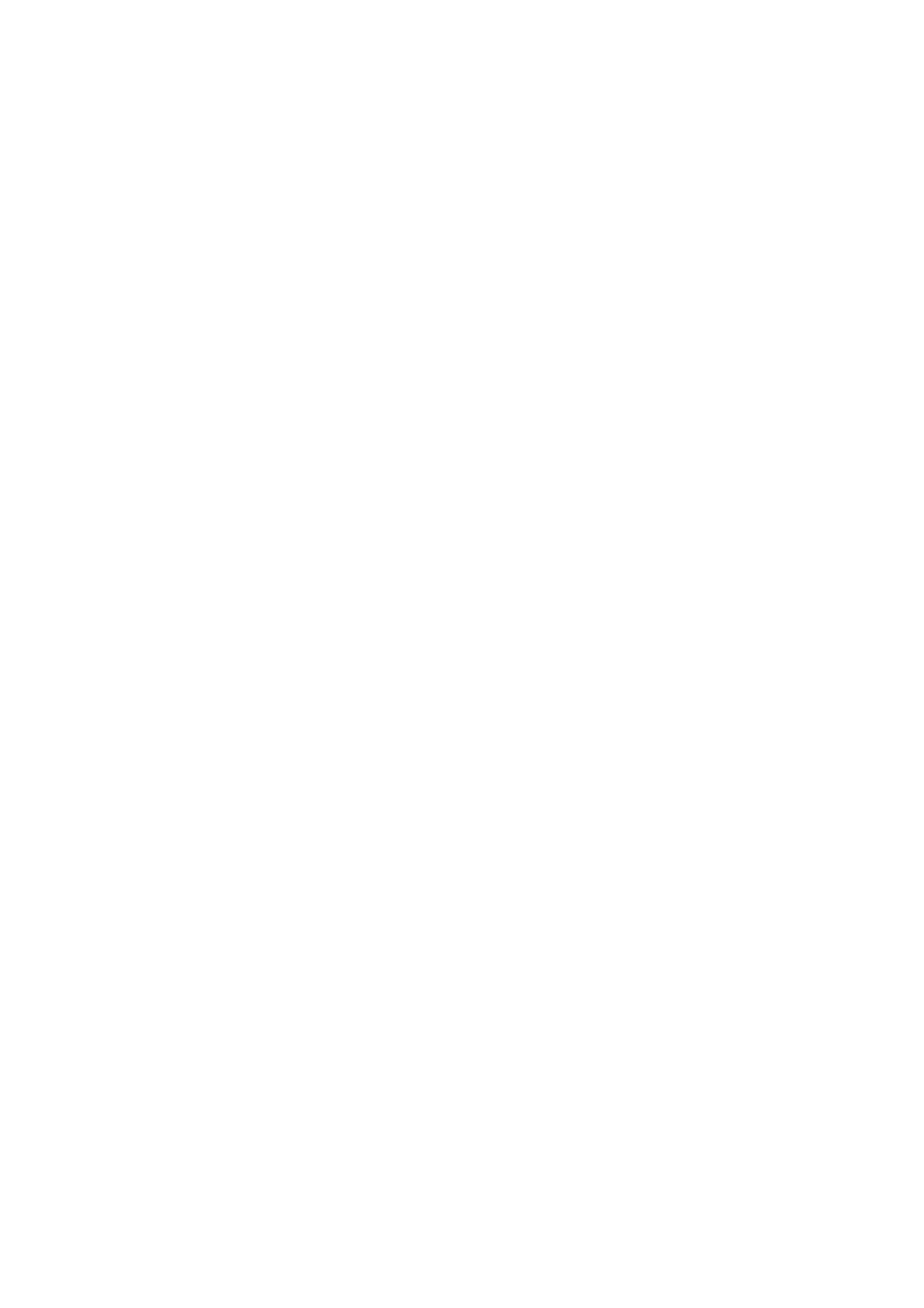#### **NO. 2 OF 2009**

### **BIOSAFETY ACT**

[ *Date of assent: 12th February, 2009.*]

[ *Date of commencement: 1st July, 2011.* ]

### **An Act of Parliament to regulate activities in genetically modified organisms, to establish the National Biosafety Authority, and for connected purposes**

[Act No. 2 of 2009, L.N. 71/2011, Act No. 18 of 2018.]

PART I – PRELIMINARY

### **1. Short title**

This Act may be cited as the Biosafety Act, 2009.

#### **2. Interpretation**

In this Act, unless the context otherwise requires—

**"applicant"** means a person submitting an application pursuant to the provisions of this Act;

**"Authority"** means the National Biosafety Authority established under section 5;

**"biosafety"** means the avoidance of risk to human health and safety, and the conservation of the environment, as a result of the use of genetically modified organisms;

**"contained use"** means any activity undertaken within a facility, installation or other physical structure which involves genetically modified organisms that are controlled by specific measures;

**"environment"** includes the physical factors of the surroundings of human beings, including land, water, atmosphere, soil, vegetation, climate, sound, odour, aesthetics, fish and wildlife;

**"financial year"** means the period of twelve months ending on the thirtieth June in each year;

**"genetically modified organism"** means any organism that possesses a novel combination of genetic material obtained through the use of modern biotechnology techniques;

**"intentional introduction into the environment"** means any deliberate use of genetically modified organisms other than not contained use;

**"Minister"** means the Minister for the time being responsible for matters relating to science and technology.

**"modern biotechnology"** includes the application of—

- (a) in-vitro nucleic acid techniques including the use of recombinant deoxyribonucleic acid (DNA) and direct injection of nucleic acid into cells or organelles; or
- (b) fusion of cells beyond the taxonomic family, that overcome natural physiological, reproductive and recombination barriers and which are not techniques used in traditional breeding and selection;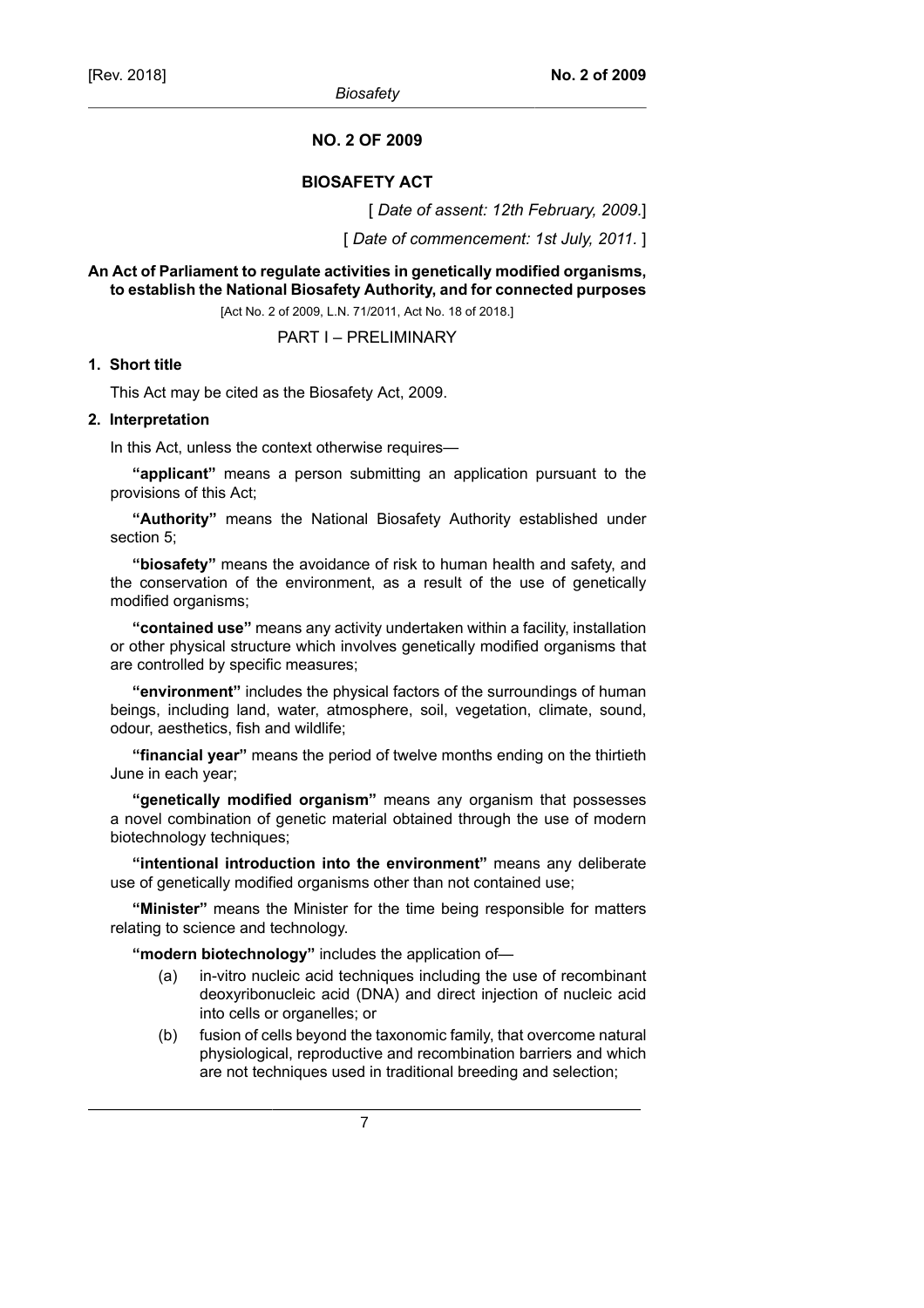**"placing on the market"** means making a genetically modified organism available for sale; and

**"regulatory agency"** means a regulatory agency as set out in the First Schedule to the Act, or such other agency as the Minister may, by Order in the *Gazette*, determine.

### **3. Scope of the Act**

(1) The requirements of this Act are in addition to the requirements imposed by any other Act.

(2) This Act shall not apply to genetically modified organisms that are pharmaceuticals for human use.

### **4. Objects of the Act**

The objects of this Act are—

- (a) to facilitate responsible research into, and minimize the risks that may be posed by, genetically modified organisms;
- (b) to ensure an adequate level of protection for the safe transfer, handling and use of genetically modified organisms that may have an adverse effect on the health of the people and the environment; and
- (c) to establish a transparent, science-based and predictable process for reviewing and making decisions on the transfer, handling and use of genetically modified organisms and related activities.

PART II – ESTABLISHMENT, POWERS AND FUNCTIONS OF THE AUTHORITY

### **5. Establishment of the Authority**

(1) There is established an Authority to be known as the National Biosafety Authority.

(2) The Authority is a body corporate with perpetual succession and a common seal and shall, in its corporate name, be capable of—

- (a) suing and being sued;
- (b) taking, purchasing or otherwise acquiring, holding, charging or disposing of moveable and immovable property;
- (c) entering into contracts; and
- (d) doing or performing all other things or acts necessary for the proper performance of its functions under this Act, which may lawfully be done or performed by a body corporate.

### **6. Board of the Authority**

(1) The Authority shall be managed by a Board comprising of nine members as follows—

- (a) a Chairperson who shall be an eminent scientist, appointed by the Cabinet Secretary;
- (b) the Principal Secretary in the Ministry for the time being responsible for Science and Technology or a representative;
- (c) the Principal Secretary in the Ministry for the time being responsible for finance or a representative;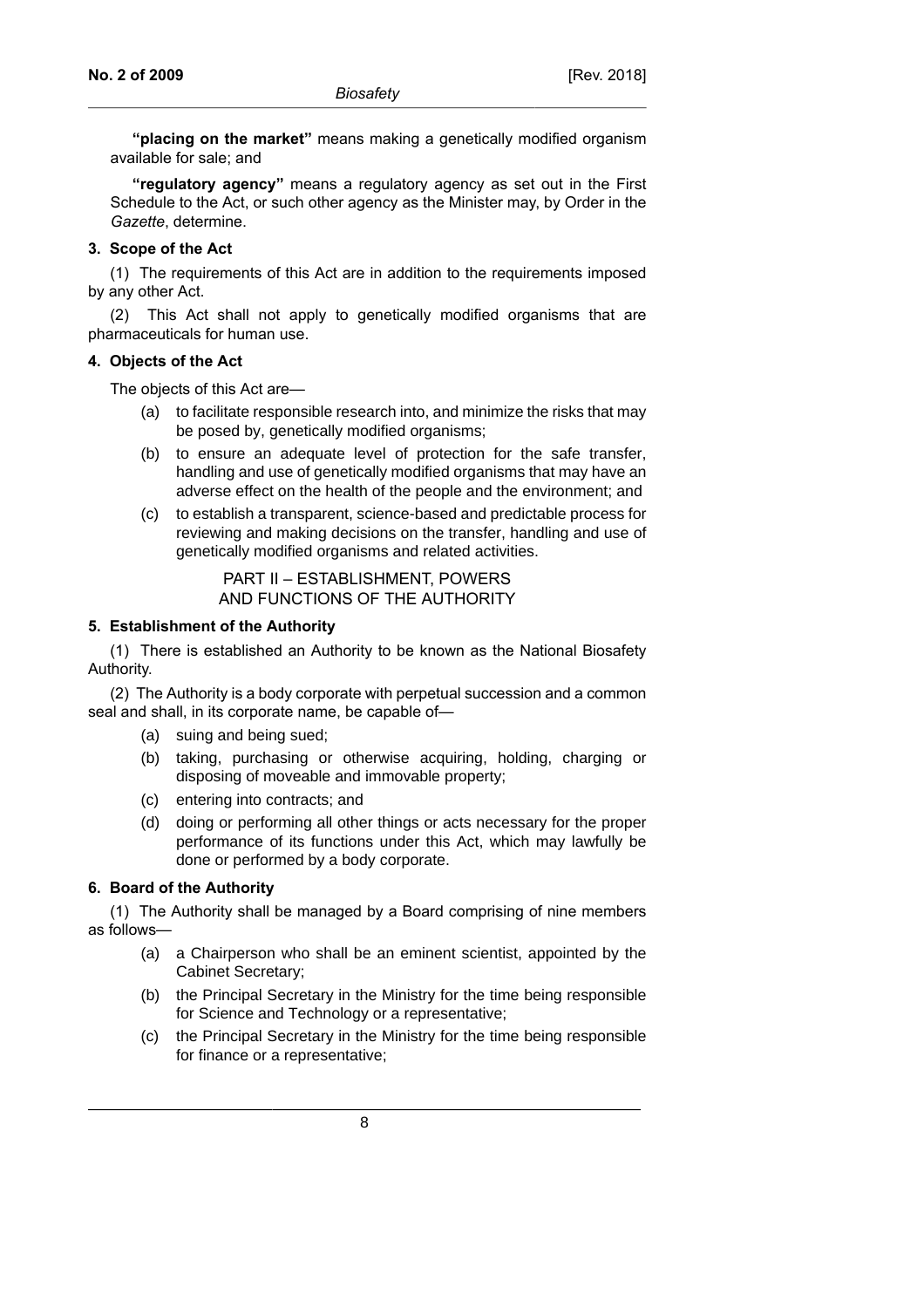- (d) the Principal Secretary in the Ministry for the time being responsible for agriculture or a representative;
- (e) the Principal Secretary in the Ministry for the time being responsible for health or a representative;
- (f) two experts in the biological, environmental and social sciences respectively, appointed by the Cabinet Secretary;
- (g) one member with financial expertise, appointed by the Cabinet Secretary; and
- (h) the Chief Executive Officer who shall be an ex-officio member.

(1A) Any person who, immediately before the commencement of this section was a member of the Board shall be deemed to be a member of the reconstituted Board for the unexpired period of his or her term of service.

(2) The members of the Board appointed under paragraphs (b) to (j) of subsection (1) may attend in person or designate a representative to attend on their behalf.

(3) The appointment of the chairperson and the members under paragraphs (k) and (l) of subsection (1) shall be by name and by notice in the *Gazette*.

(4) The chairman and members of the Board, other than the *ex officio* members, shall hold office for a period of three years but shall be eligible for reappointment for a further term of three years.

[Act No. 18 of 2018, Sch.]

### **7. Objects and functions of the Authority**

(1) The object and purpose for which the Authority is established is to exercise general supervision and control over the transfer, handling and use of genetically modified organisms with a view to ensuring—

- (a) safety of human and animal health;
- (b) provision of an adequate level of protection of the environment.
- (2) Without prejudice to the generality of subsection (1), the Authority shall—
	- (a) consider and determine applications for approval for the transfer, handling and use of genetically modified organisms, and related activities in accordance with the provisions of this Act;
	- (b) co-ordinate, monitor and assess activities relating to the safe transfer, handling and use of genetically modified organisms in order to ensure that such activities do not have adverse effect on human health and the environment;
	- (c) co-ordinate research and surveys in matters relating to the safe development, transfer, handling and use of genetically modified organisms, and to collect, collate and disseminate information about the findings of such research, investigation or survey;
	- (d) identify national requirements for manpower development and capacity building in biosafety;
	- (e) advise the Government on legislative and other measures relating to the safe transfer, handling and use of genetically modified organisms;
	- (f) promote awareness and education among the general public in matters relating to biosafety; and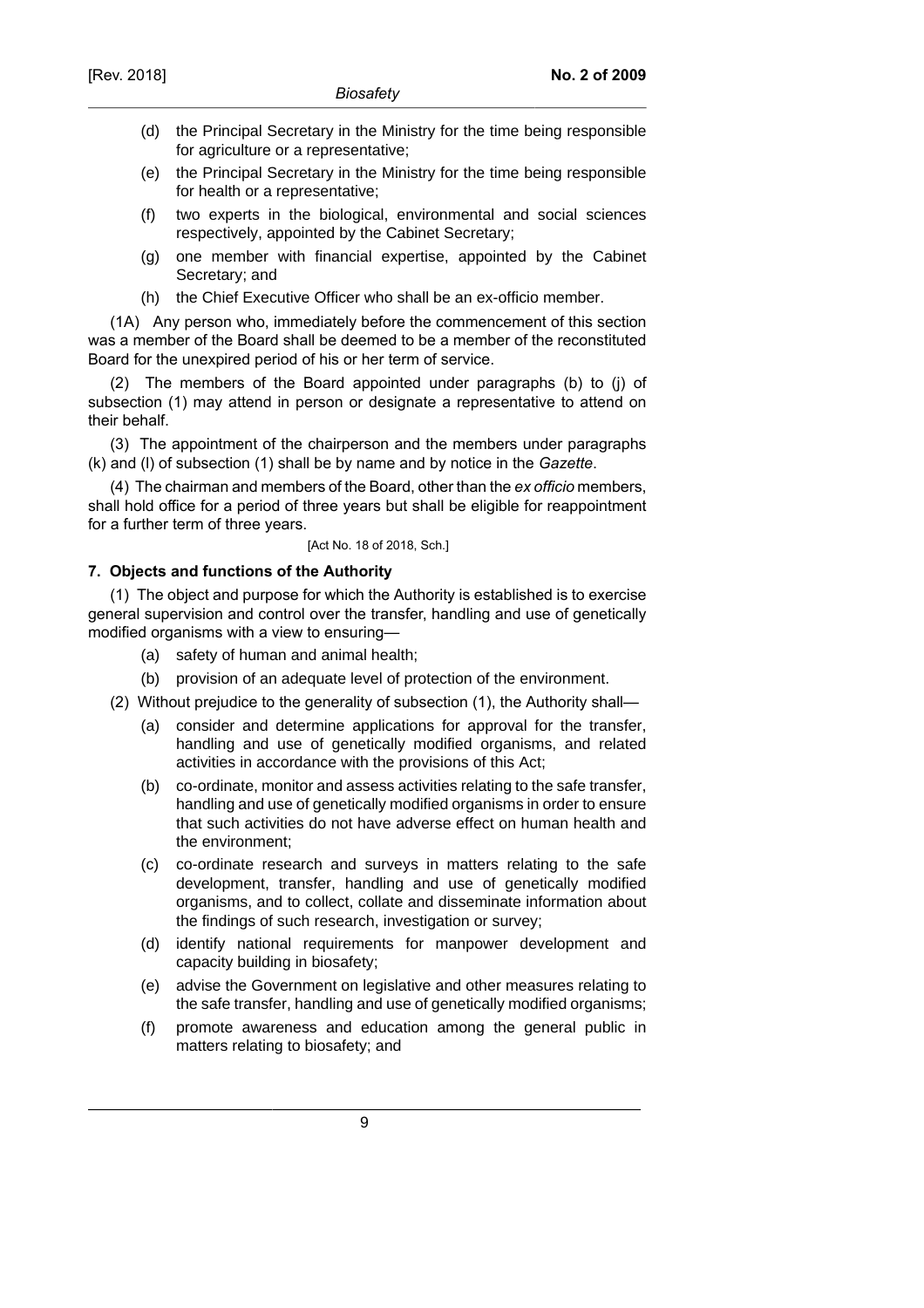- (g) establish and maintain a biosafety clearing house to serve as a means through which information is made available facilitate the exchange of scientific, technical, environmental and legal information on, and experience with, living modified organisms;
- (h) perform any other function which is incidental to the performance of any of the foregoing functions.

### **8. Powers of the Board**

The Board shall have all the powers necessary for the proper performance of the functions of the Authority under this Act and, in particular but without prejudice to the generality of the foregoing, the Board shall have power to—

- (a) enter into contracts;
- (b) manage, control and administer the assets of the Authority in such manner and for such purposes as best promote the purpose for which the Authority is established;
- (c) receive any gifts, grants, donations or endowments made to the Authority or any other moneys in respect of the Authority and make disbursements therefrom in accordance with the provisions of this Act;
- (d) enter into association with such other bodies or organizations within or outside Kenya as it may consider desirable or appropriate and in furtherance of the purposes for which the Authority is established;
- (e) open a banking account or banking accounts for the funds of the Authority; and
- (f) offer services to any person upon such terms as the Board may from time to time determine.

### **9. Conduct of business and affairs of the Board**

The business and affairs of the Board shall be conducted in accordance with the Second Schedule.

#### **10. Delegation by the Board**

The Board may, by resolution either generally or in any particular case, delegate to a committee or any officer, member of staff or agent of the Board, the exercise of any of the powers or the performance of any of the functions or duties of the Board under this Act.

### **11. Remuneration of members of the Board**

The members of the Board shall be paid such remuneration, fees, allowances and disbursements for expenses as may be approved by the Minister.

### **12. The Chief Executive Officer**

(1) There shall be a Chief Executive Officer of the Board who shall be appointed by the Board.

(2) The Chief Executive Officer shall hold office for a period of four years, which period may be renewed once subject to satisfactory performance, as evaluated by the Board of the Authority.

(3) The Chief Executive Officer shall be an *ex officio* member of the Board but shall have no right to vote at any meeting of the Board.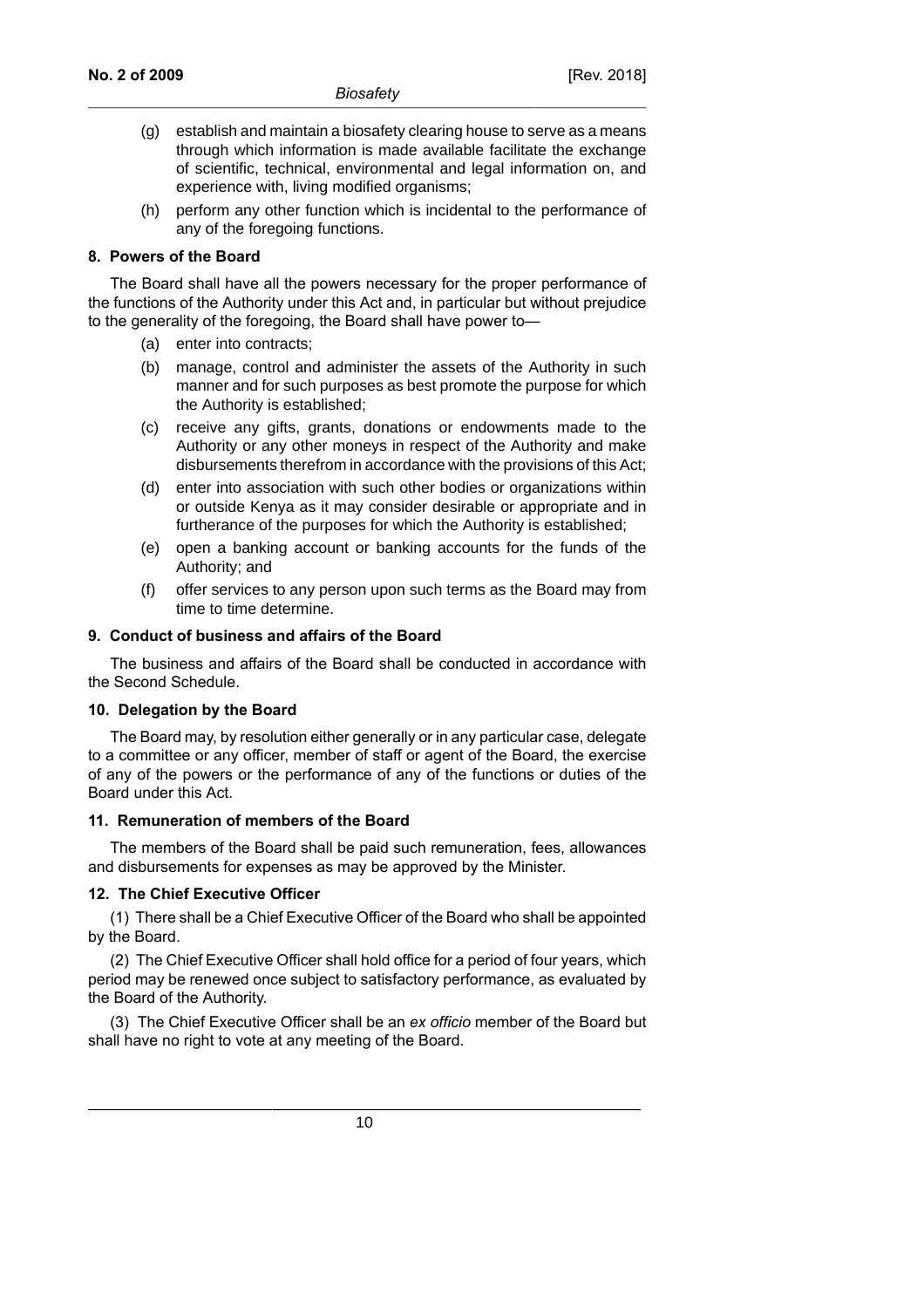(4) The Chief Executive Officer shall, subject to the direction of the Board, be responsible for the day to day management of the Authority.

[Act No. 18 of 2018, Sch.]

### **13. Functions of the Chief Executive Officer**

(1) The Chief Executive Officer shall, subject to the directions of the Board, be responsible for the management of the affairs and transactions of the Authority, the exercise, discharge and performance of its objectives, functions and duties.

(2) The Chief Executive Officer shall—

- (a) ensure the maintenance of efficiency and discipline by all staff of the Authority;
- (b) manage the budget of the Authority to ensure that its funds are properly expended and accounted for;
- (c) perform such other duties as the Authority may, from time to time, assign.

### **14. Staff of the Authority**

The Authority may employ a Corporation Secretary and such other officers, agents and staff as may be necessary for the performance of the functions of the Authority under this Act.

#### [Act No. 18 of 2018, Sch.]

### **15. The common seal of the Authority**

(1) The common seal of the Authority shall be kept in the custody of the Chief Executive Officer or of such other person as the Board may direct, and shall not be used except upon the order of the Board.

(2) The common seal of the Authority, when affixed to a document and duly authenticated, shall be judicially and officially noticed, and unless the contrary is proved, any necessary order or authorisation by the Board under this section shall be presumed to have been duly given.

(3) The common seal of the Authority shall be authenticated by the signature of the chairperson of the Board and the Chief Executive Officer:

Provided that the Board shall, in the absence of either the chairperson or the Chief Executive Officer, in any particular matter, nominate one member of the Board to authenticate the seal of the Authority on behalf of either the chairperson or the Chief Executive Officer.

#### **16. Protection from personal liability**

No matter or thing done by a member of the Board or by any officer, member of staff, or agent of the Authority shall, if the matter or thing is done *bona fide* for executing the functions, powers or duties of the Authority under this Act, render the member, officer, employee or agent or any person acting on their directions personally liable to any action, claim or demand whatsoever.

### **17. Liability for damages**

The provisions of section 16 shall not relieve the Authority of the liability to pay compensation or damages to any person for any injury to him, his property or any of his interests caused by the exercise of any power conferred by this Act or any other written law or by the failure, wholly or partially, of any works.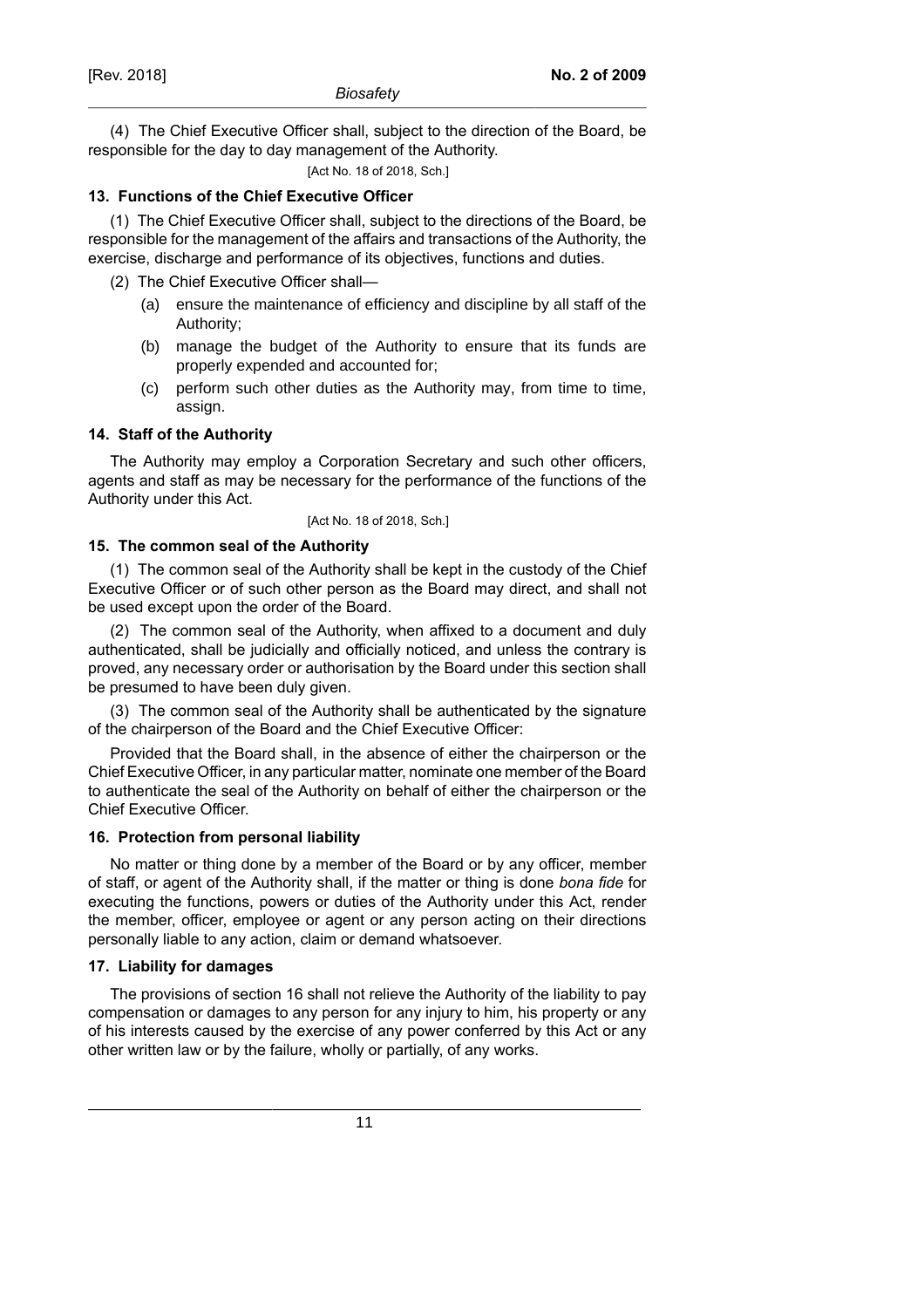## PART III – APPLICATIONS FOR APPROVAL AND RISK ASSESSMENT

### **18. Application for contained use activity**

(1) A person shall not conduct any activity involving genetically modified organisms without the written approval of the Authority.

- (2) An application for approval to conduct a contained use activity shall—
	- (a) be in the prescribed manner; and
	- (b) contain—
		- (i) the information set out in the Third Schedule to this Act; and
		- (ii) such other information that the applicant or the Authority may consider necessary for the assessment of the potential risk or benefits of the particular contained use activity.

### **19. Application to introduce into the environment**

(1) A person shall not introduce into the environment a genetically modified organism without the written approval of the Authority.

(2) A person wishing to introduce a genetically modified organism into the environment shall submit to the Authority an application describing the activity for which the approval is sought.

(3) An application to introduce a genetically modified organism into the environment shall—

- (a) be in the prescribed manner;
- (b) contain—
	- (i) the information set out in the Fourth Schedule; and
	- (ii) such other information that the applicant or the Authority may consider necessary for the assessment of the potential risk or benefits of the introduction of the particular genetically modified organism into the environment.

(4) The Authority shall publish in the *Gazette*, at least two newspapers with nationwide circulation, and in an appropriate electronic media, notice concerning any application for release into the environment of a genetically modified organism, for the general information of the public.

(5) Any person may, within thirty days from the date of publication of the notice, make representations to the Authority regarding such an application, and the Authority shall address appropriately any relevant concerns raised by such a person.

### **20. Application for importation**

(1) A person shall not import into Kenya a genetically modified organism without the written approval of the Authority.

(2) An application for importation of a genetically modified organism shall—

- (a) be in the prescribed manner;
- (b) contain—
	- (i) the information set out in the Fourth Schedule;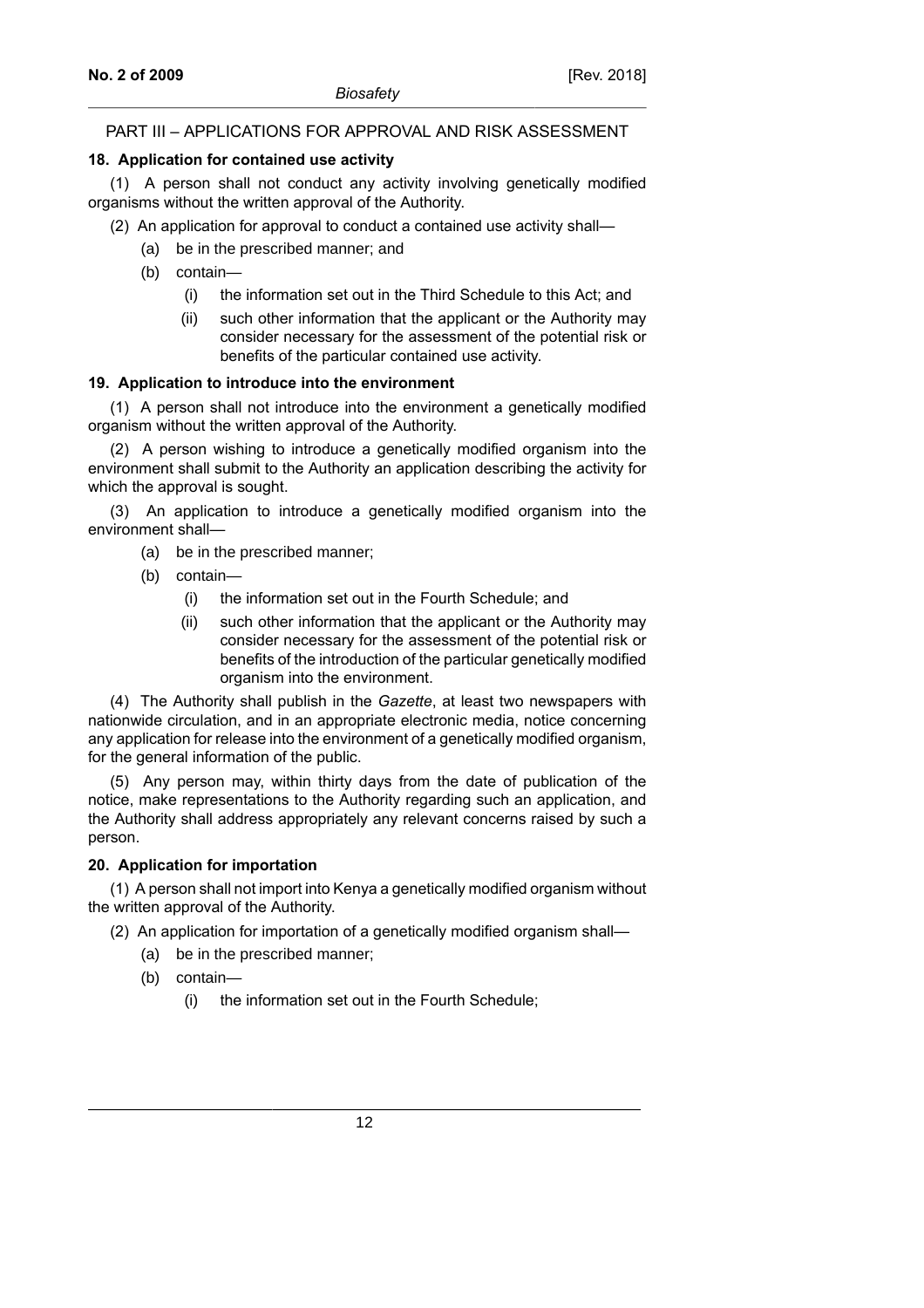—

(ii) such other information that the applicant or the Authority may consider necessary for the assessment of the potential risk or benefits of importation of the particular genetically modified organism.

### **21. Application for placing on the market**

(1) A person shall not place on the market a genetically modified organism without the written approval of the Authority.

(2) An application to place on the market a genetically modified organism shall

- (a) be in the prescribed manner;
- (b) contain—
	- (i) the information set out in the Fourth Schedule; and
	- (ii) such other information that the applicant or the Authority may consider necessary for the assessment of the potential risk or benefits of the placement of the particular genetically modified organism on the market.

### **22. Genetically modified organisms in transit**

(1) A person transporting through Kenya genetically modified organisms, which are not destined for use in Kenya shall—

- (a) apply for a written approval of such transportation from the Authority; and
- (b) ensure that the genetically modified organisms being transported are properly packaged and transported in accordance with such regulations as may be prescribed and any applicable international standards.

(2) An application to transport genetically modified organisms through Kenya shall be in the prescribed manner.

### **23. Application to export**

A person intending to export a genetically modified organism from Kenya shall provide the Authority with an advance written consent granted by a relevant authority of the country to which the genetically modified organism is destined, to the effect that such relevant authority has no objection to the intended exportation.

### **24. Withdrawal of application**

A person applying for any approval may withdraw his application at any time prior to the issuance of a final decision by the Authority.

### **25. Confidential information**

- (1) The Authority shall—
	- (a) allow an applicant to identify information provided to the Authority in accordance with the requirements of this Act and any regulations made hereunder, that is to be treated as confidential, with justification for claims of confidentiality to be provided upon request;
	- (b) decide whether it accepts as confidential the information designated by the applicant;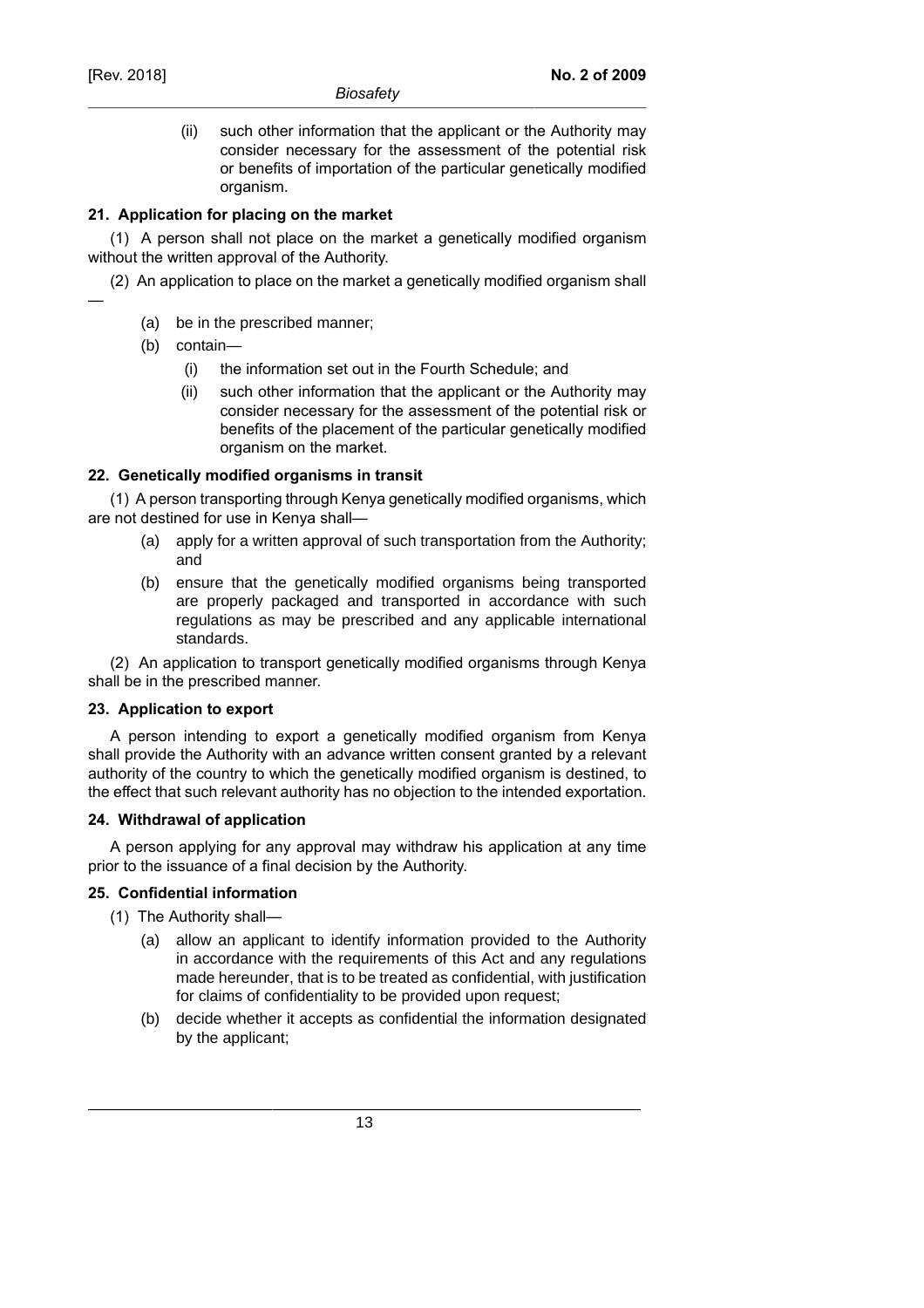- (c) inform the applicant of any rejection of the claim of confidentiality, providing reasons on request, as well as an opportunity for consultation; and
- (d) in the event that an applicant withdraws an application in accordance with section 24, respect the applicant's claims of confidentiality.

(2) The Authority shall not use confidential information for any purpose not authorized under this Act, and shall ensure that such information is protected by any person involved in handling applications under this Act.

#### **26. Acknowledgement of application**

(1) Upon receipt of an application, the Authority shall screen the application for completeness and shall, within thirty days from the date of receipt, acknowledge receipt of the application in writing.

(2) Where an application is not complete, the Authority shall request the applicant to submit additional information.

(3) Where the Authority requests for additional information from the applicant, the time taken before getting the information shall not be reckoned by the Authority in calculating the time taken prior to making a final decision on the application.

#### **27. Risk assessment and risk management**

(1) Where the application for approval under this Act has been screened and found to be complete, the Authority shall—

- (a) subject to section 28, undertake a risk assessment in terms of the provisions of the Fifth Schedule; and
- (b) audit risk assessment information submitted by the applicant, if any.

(2) Risk assessment under this section shall be carried out taking into account available information concerning any known risk posed by potential exposure to a genetically modified organism.

(3) Upon completion of the risk assessment, the Authority shall make a report of its findings, and shall indicate any measures to be taken to ensure the safe use of a genetically modified organism.

(4) The Authority shall liaise with the appropriate regulatory agency to ensure that appropriate measures are in place to manage and control risks identified during the risk assessment process.

#### **28. Non-assessment of risks**

The Authority may opt not to undertake a risk assessment for purposes of sections 18, 19 and 20, where it determines that sufficient experience or information exists to conclude that the genetically modified organism or contained use activity concerned do not pose a significant risk.

#### **29. Determination of an application**

- (1) In determining an application, the Authority shall take into account—
	- (a) the information submitted by the applicant;
	- (b) such information and conditions as may be submitted by the relevant regulatory agency;
	- (c) the risk assessment report;
	- (d) any relevant representations submitted by members of the public; and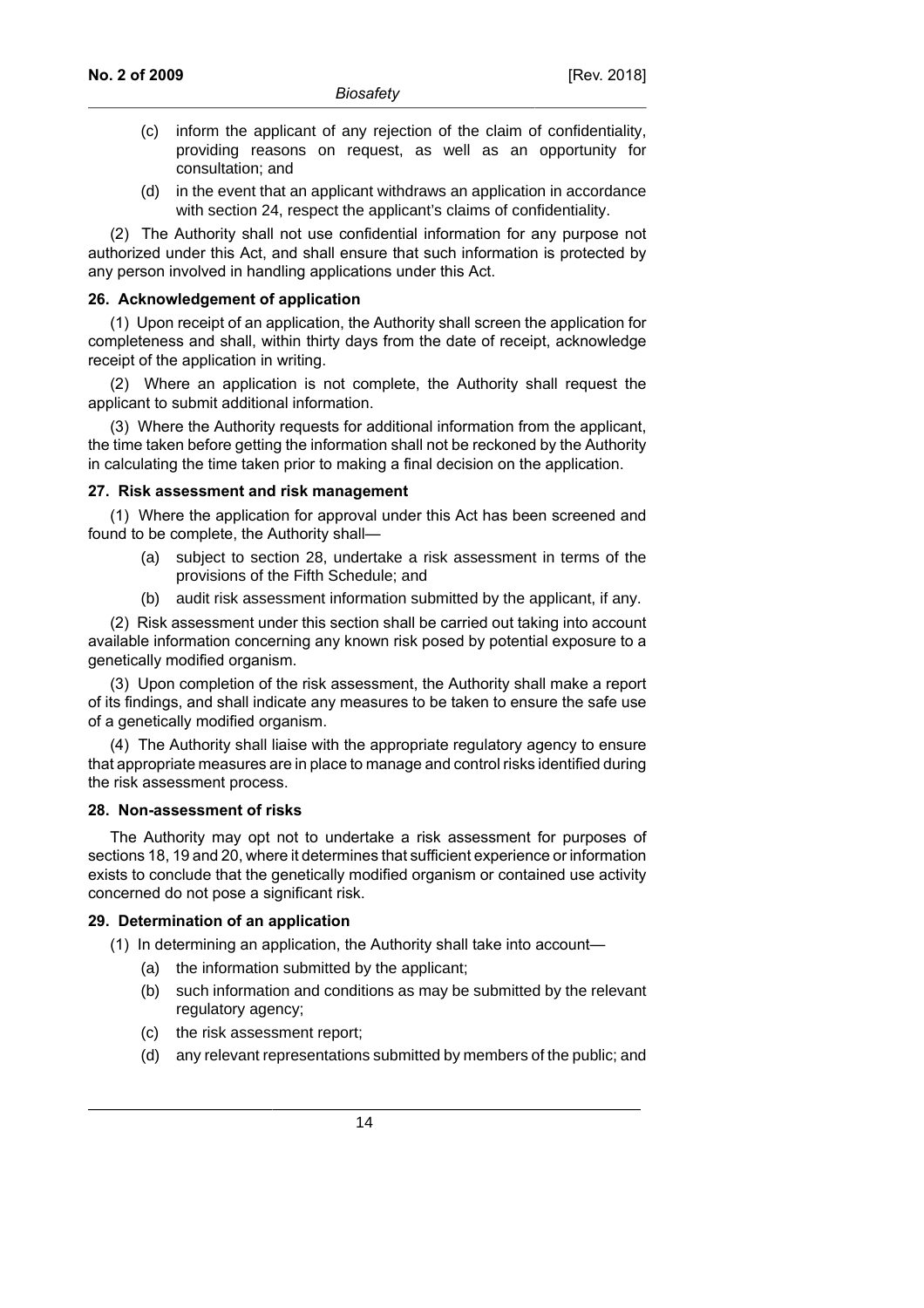(e) socio-economic considerations arising from the impact of the genetically modified organism on the environment, where the decision relates to an application under section 19 of this Act.

(2) The Authority shall, prior to determining an application, liaise with the relevant regulatory agency, and such regulatory agency shall submit to the Authority any conditions that the regulatory agency considers appropriate to be attached to the approval.

### **30. Communication of decision**

(1) The Authority shall communicate its final decision of approval or rejection of the application to the applicant, within one hundred and fifty days of the receipt of the application but not earlier than ninety days of such receipt.

- (2) An approval—
	- (a) shall be specific to the activity authorized; and
	- (b) if granted subject to some conditions, including such conditions as may be given by an appropriate regulatory agency, shall clearly state such conditions.

(3) Where an application for approval is rejected, the reasons for such rejection shall be clearly stated.

### **31. Suspension or revocation of an approval**

(1) The Authority may suspend or revoke any approval given under this Act where the person who has been granted such approval is in contravention of any of the conditions imposed on the grant of the approval, or the provisions of this Act.

(2) The Authority shall, before suspending or revoking an approval, give a written notice of its intention to suspend or revoke the approval to the person upon whom it is given, and shall accordingly invite such person to make representations within thirty days from the date of such notice.

(3) Where the Authority suspends or revokes an approval, it shall publish the order suspending or revoking the approval in the *Gazette*, at least two newspapers with nationwide circulation, and in an appropriate electronic media.

#### **32. Register**

The Authority shall maintain a register, which shall contain—

- (a) a copy of—
	- (i) every application received;
	- (ii) the risk assessment report;
	- (iii) the decision document;
	- (iv) the approval; and
- (b) any other information the Authority may consider necessary.

#### PART IV – REVIEW AND APPEALS

#### **33. Review of decision**

(1) The Authority may review a decision made under section 29 of this Act at any time upon obtaining significant new scientific information relating to biosafety of the genetically modified organism or contained use activity involved.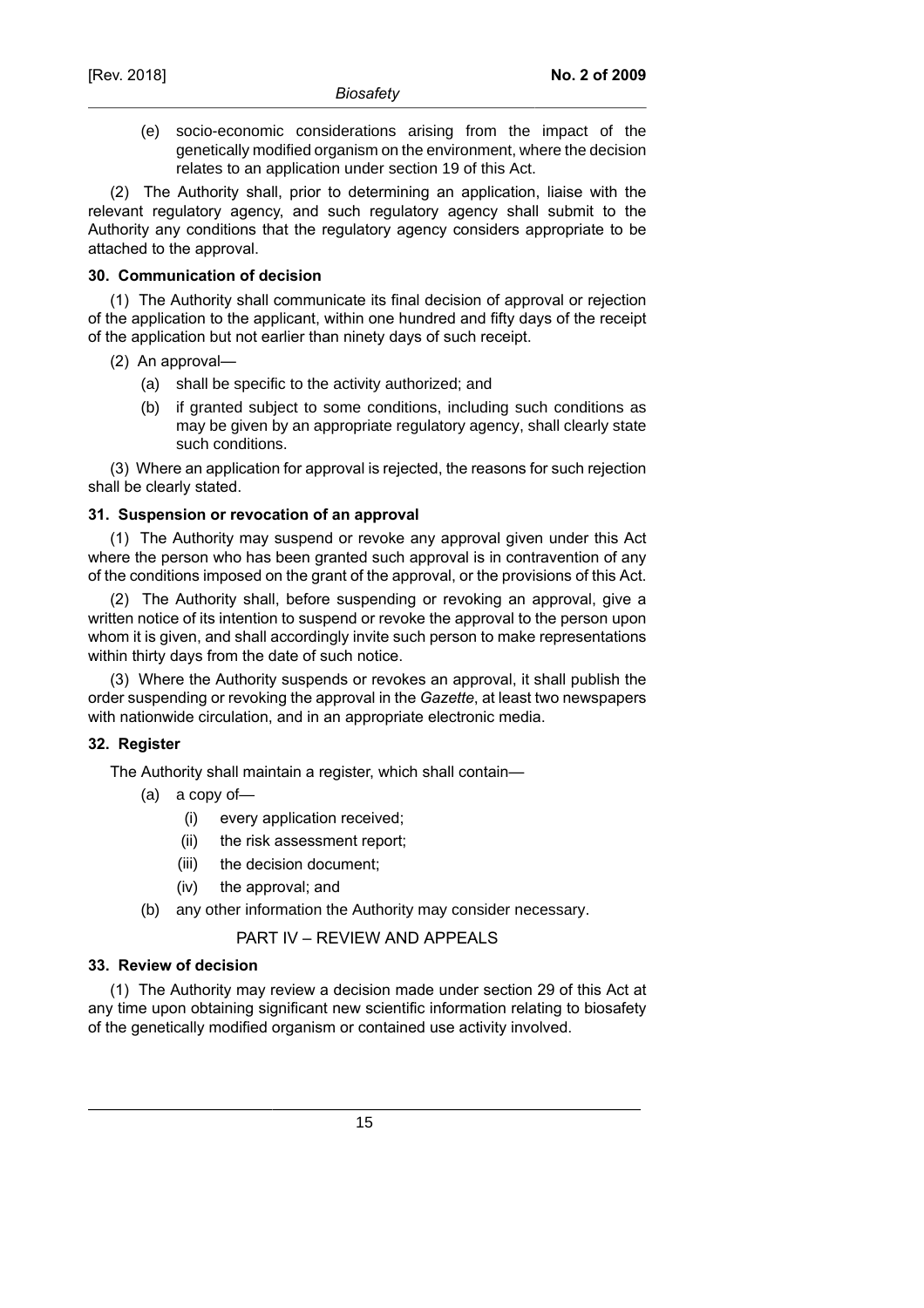(2) A regulatory agency or an applicant may request the Authority to review its decision with respect to an activity conducted by the applicant where the regulatory agency or the applicant considers that—

- (a) a change in circumstances has occurred that may have a material effect on the outcome of the risk assessment upon which the decision was based; or
- (b) additional scientific or technical information has become available that may have a material effect on the decision or any conditions, limitations or requirements imposed under a decision.

(3) If upon review the Authority is satisfied that a change is warranted, the Authority shall substitute its earlier approval with another approval which shall take into account the changed circumstances.

(4) The Authority shall make a decision on a review within one hundred days from the date of request for the review and shall state clearly the reasons for its decision.

(5) Where the Authority has knowledge that an activity poses a threat to biosafety, the Authority shall take immediate action to put necessary safety measures in place.

(6) The Authority shall give special consideration for review requests from a regulatory agency.

### **34. Offence of withholding information**

Where a person upon whom approval has been granted withholds information that becomes available to him before and after the approval of his application, and the information could reasonably be expected to change the evaluation of the risk posed by the person's intended activity, such person commits an offence and is liable on conviction to a fine not exceeding two million shillings, or imprisonment for a term not exceeding ten years, or both.

#### **35. Establishment of the Appeals Board**

- (1) There is hereby established an Appeals Board which shall consist of—
	- (a) a chairperson who shall be an advocate of the High Court qualified for appointment as a judge of the High Court of Kenya, appointed by the Minister;
	- (b) four other persons, each of whom shall be an expert in either biological, environmental or social sciences, appointed by the Minister.
- (2) Appointments to the Appeals Board shall be by notice in the *Gazette*.
- (3) A member of the Appeals Board shall hold office for three years.
- (4) Any person who is aggrieved by—
	- (a) a refusal to grant an approval;
	- (b) the imposition of any conditions on an approval;
	- (c) the revocation, suspension or variation of an approval;
	- (d) a refusal to treat an application as confidential;
	- (e) a decision of a biosafety inspector;
	- (f) any other decision of the Authority under this Act,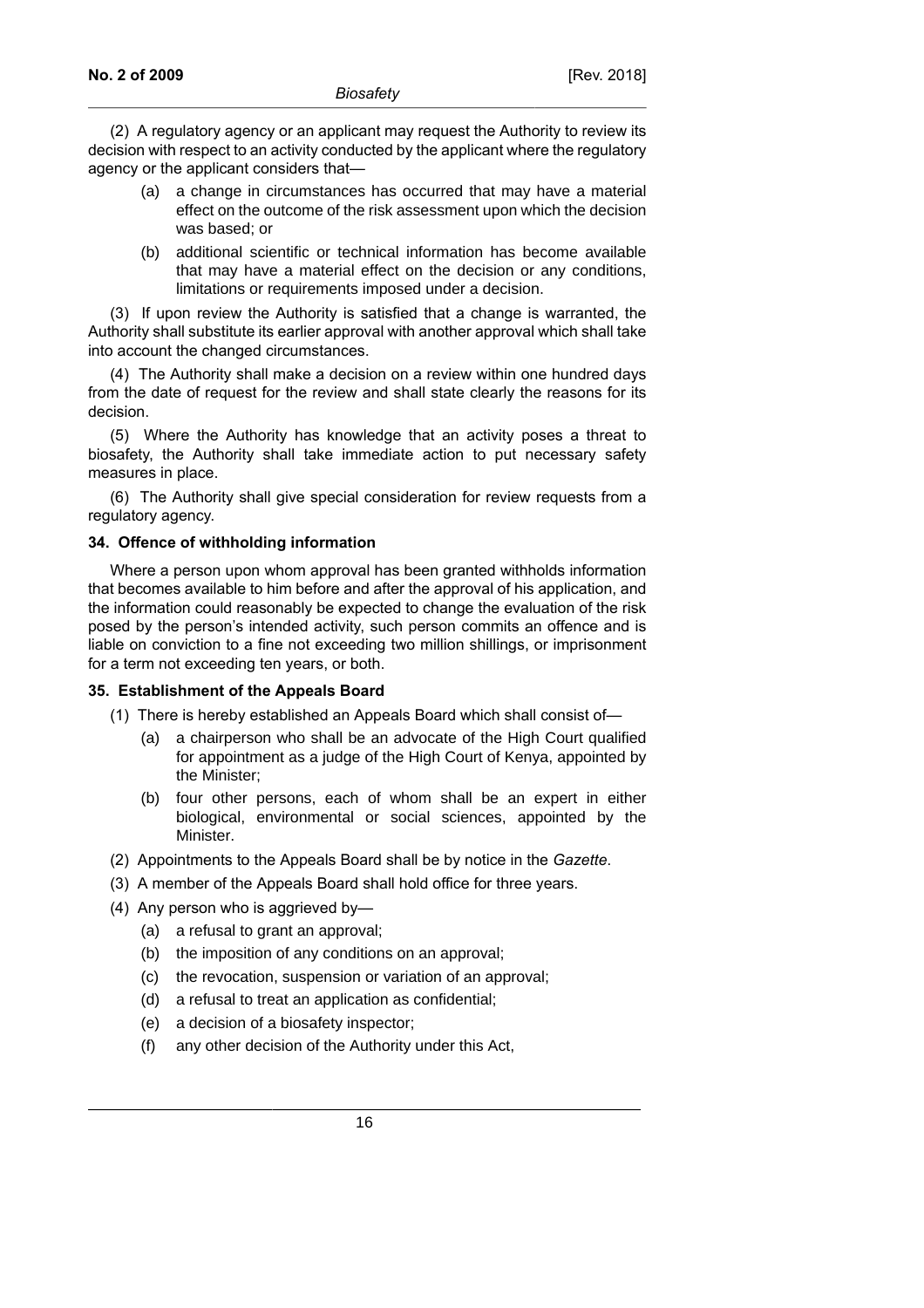may, within thirty days of being notified of the relevant decision of the Authority, appeal to the Appeals Board in the prescribed manner.

(5) Any person aggrieved by a decision of the Appeals Board may, within thirty days of the making of the decision, appeal against the decision to the High Court.

(6) The decision of the High Court on any appeal under this section shall be final.

(7) Subject to subsection (8), the Appeals Board shall regulate its own procedure.

(8) The Minister may make rules—

- (a) prescribing the manner in which an appeal shall be made to the Appeals Board and the fees to be paid in respect of an appeal;
- (b) prescribing a scale of costs which may be awarded by the Appeals Board; and
- (c) generally for the better carrying out of the provisions of this Act relating to the Appeals Board and appeals thereto.

(9) The Appeals Board shall communicate its final decision to the appellant within ninety days from the date the appeal was made.

#### **36. Powers of the Appeals Board**

(1) On hearing an appeal, the Appeals Board shall have the powers of a court to summon witnesses, take evidence upon oath or affirmation, and to call for the production of books and other documents.

(2) Where the Appeals Board considers it desirable for the purpose of avoiding expense or delay or any other special reason so to do, it may receive evidence by affidavit and administer interrogatories and require the person to whom interrogatories are administered to make a full and true reply to the interrogatories within the time specified by the Appeals Board.

(3) In the determination of any matter, the Appeals Board may take into consideration any evidence which it considers relevant to the subject of an appeal before it, notwithstanding that such evidence would not otherwise be admissible under the law relating to evidence.

(4) The Appeals Board shall have the power to award the costs of any proceedings before it and to direct that costs shall be taxed in accordance with any scale prescribed.

(5) All summonses, notices or other documents issued under the hand of the chairperson of the Appeals Board shall be deemed to be issued by the Appeals Board.

(6) Any interested party may be represented before the Appeals Board by an advocate or by any other person whom the Appeals Board may admit to be heard on behalf of the party.

#### **37. Provisions as to the Appeals Board**

The provisions of the Sixth Schedule shall apply to the Appeals Board.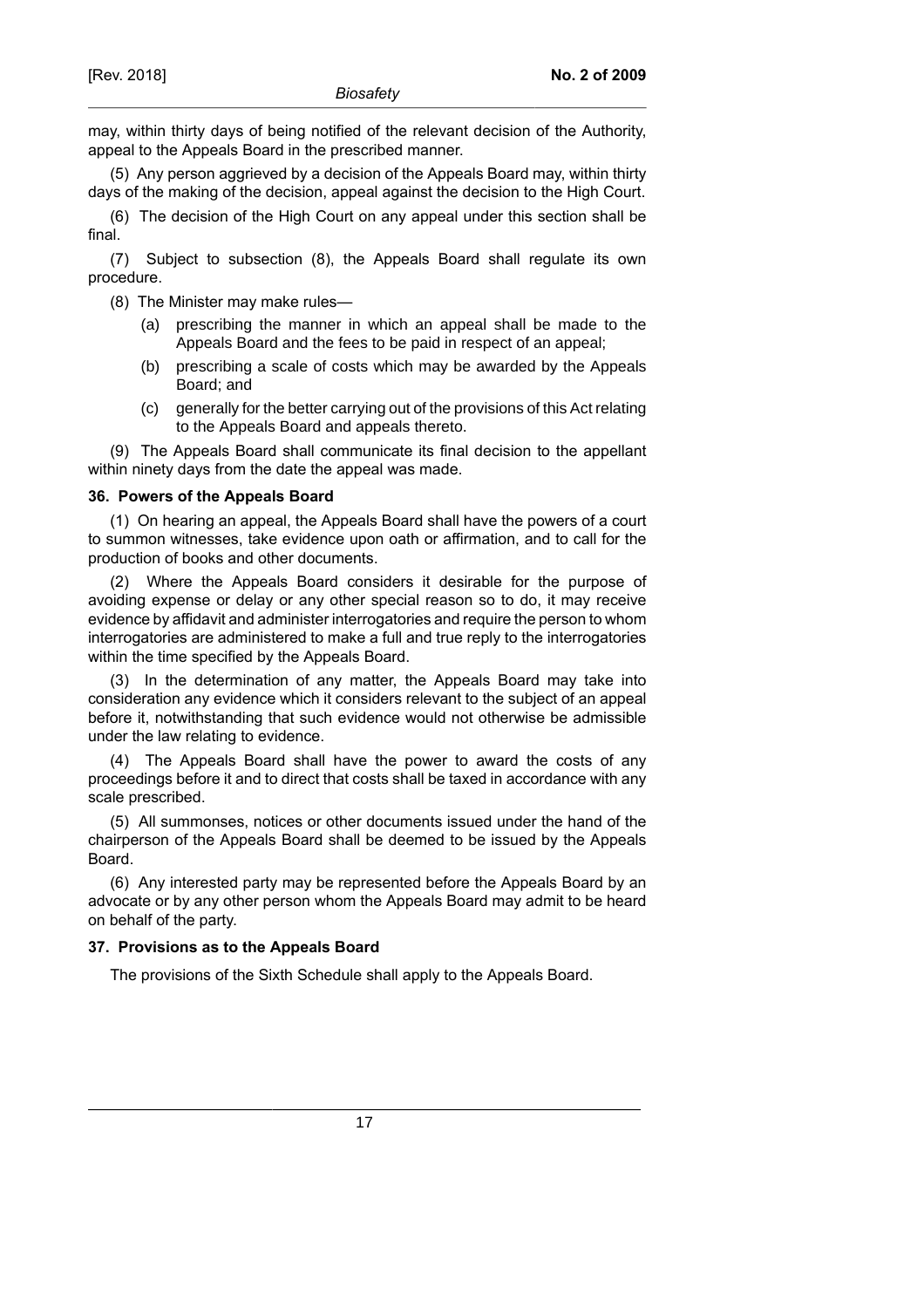### PART V – REGULATORY AGENCIES

#### **38. Consultation with regulatory agencies**

(1) The Authority shall coordinate all activities involving genetically modified organisms and in carrying out its role of coordination, the Authority may consult with the relevant regulatory agency.

(2) Regulatory agencies shall, where appropriate, monitor any activity for which approval has been granted by the Authority to ensure that such an activity complies with conditions imposed, if any, on the grant of an approval.

(3) Where a regulatory agency, in carrying out its mandate, becomes aware of any significant new scientific information indicating that approved activities with genetically modified organisms may pose potential biosafety risks not previously known, the regulatory agency shall immediately inform the Authority of the new information and of the measures proposed to be put in place to ensure the continued safe use of the genetically modified organism.

#### **39. Unintentional release into the environment**

(1) A regulatory agency with knowledge of an unintentional or unapproved introduction into the environment of a genetically modified organism that is likely to pose biosafety risks shall, within twenty-four hours of knowledge of the introduction, notify the Authority of the occurrence.

(2) A notification under this section shall include such adequate information as would enable the Authority to mitigate any adverse effects to both human beings and the environment.

(3) The Authority shall, in consultation with the regulatory agency concerned, determine whether any action is necessary to minimize any biosafety risks.

### PART VI – RESTORATION AND CESSATION ORDERS

#### **40. Environmental restoration order**

(1) The Authority may issue and serve on any person a restoration order in respect of any matter relating to release of a genetically modified organism into the environment.

(2) An environmental restoration order issued under subsection (1) shall be issued to—

- (a) require the person on whom it is served to restore the environment as near as it may be to the state in which it was before the release of a genetically modified organism;
- (b) levy a charge on the person on whom it is served which, in the opinion of the Authority, represents a reasonable estimate of the costs of any action taken by an authorized person or organization to restore the environment to the state in which it was before the release of a genetically modified organism.

#### **41. Contents of restoration order**

An environmental restoration order shall specify clearly and in a manner which may be easily understood—

- (a) the activity to which it relates;
- (b) the person to whom it is addressed;
- (c) the time at which it comes into effect;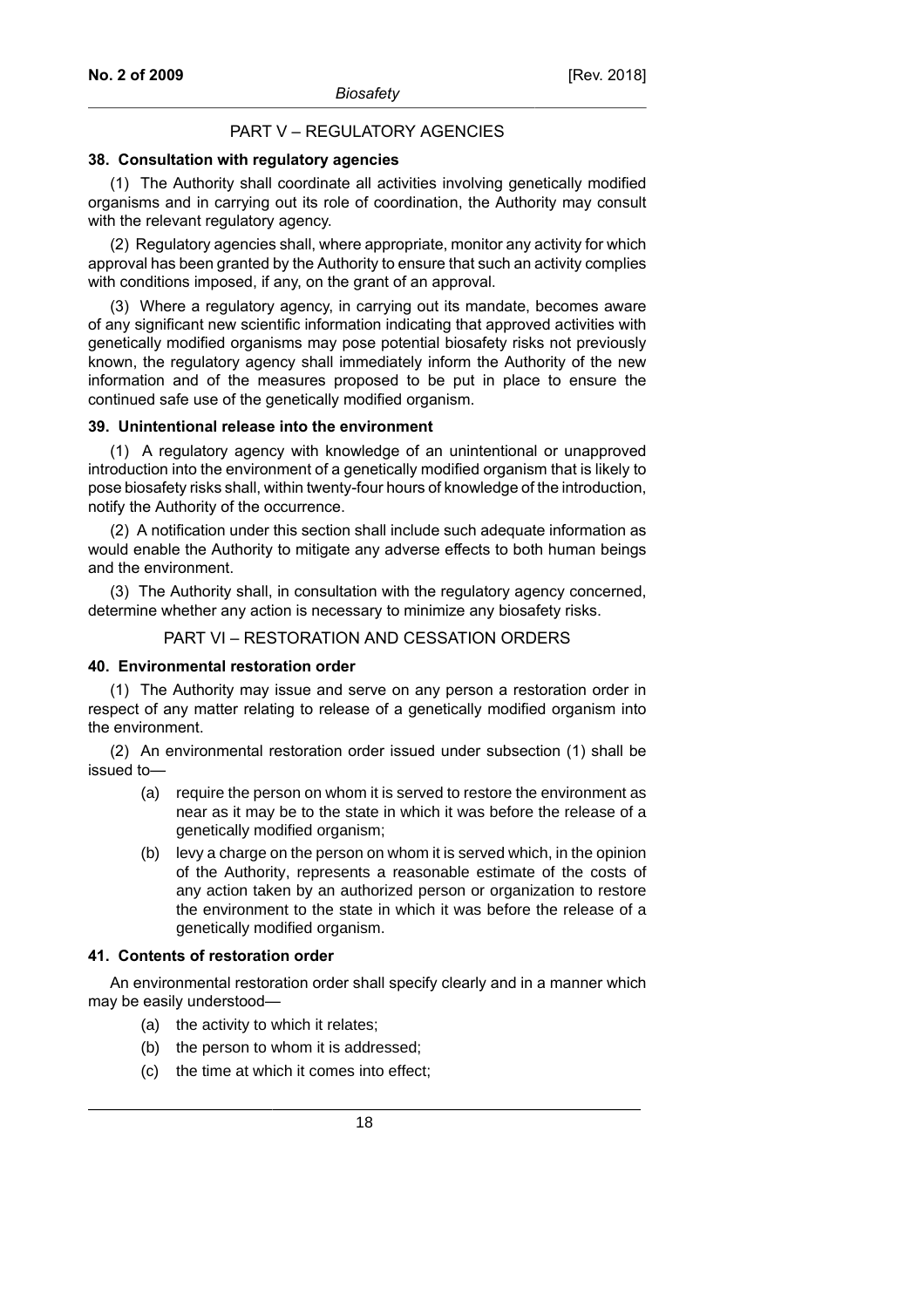- (d) the action which should be taken to remedy the harm to the environment and the time, being not more that thirty days or such further period as may be prescribed in the order, within which the action should be taken; and
- (e) the penalty which may be imposed if the action specified is not undertaken.

### **42. Cessation orders**

(1) The Authority, in consultation with the relevant regulatory agency, may issue an order for the immediate cessation of an approved activity, or for the immediate imposition of additional risk management measures with respect to such activity, if the Authority, in consultation with the relevant regulatory agency, determines that there is an imminent danger posed to the conservation and sustainable use of biological diversity, taking into account risks to the human health on the basis of—

- (a) one or more tests conducted and evaluated in a manner consistent with acceptable scientific procedures;
- (b) other validated scientific evidence.
- (2) The Authority may issue a cessation order—
	- (a) upon the failure of any person issued with an approval to demonstrate compliance with such approval after a reasonable period of time; or
	- (b) in the event of non-compliance with the provisions of this Act or regulations made thereunder.

(3) A cessation order issued under this Act may be withdrawn once the Authority determines that sufficient information exists to permit the activity concerned to resume, or to resume in the presence of additional risk management measures, without posing a significant risk to human health and the environment.

### PART VII – INSPECTION AND MONITORING

#### **43. Appointment of biosafety inspectors**

The Minister may, on the recommendation of the Authority, and by notice in the *Gazette*, appoint duly qualified persons whether by name or by title of office, to be biosafety inspectors of the Authority, for such jurisdictional units as may be specified in the notice of appointment.

#### **44. Functions of biosafety inspectors**

A biosafety inspector shall—

- (a) monitor compliance with this Act and regulations made thereunder;
- (b) undertake inspections and submit reports thereof to the Authority;
- (c) perform such other functions as the Authority may deem necessary.

#### **45. Powers of biosafety inspectors**

(1) A biosafety inspector may, in the performance of his duties under this Act, at all reasonable times and without a warrant—

(a) enter any premises, facility, vessel or property which the inspector has reason to believe it is necessary for him to enter in order to ascertain whether the requirements of this Act or any approval under this Act are being complied with, and may take with him any person duly authorized by the Authority;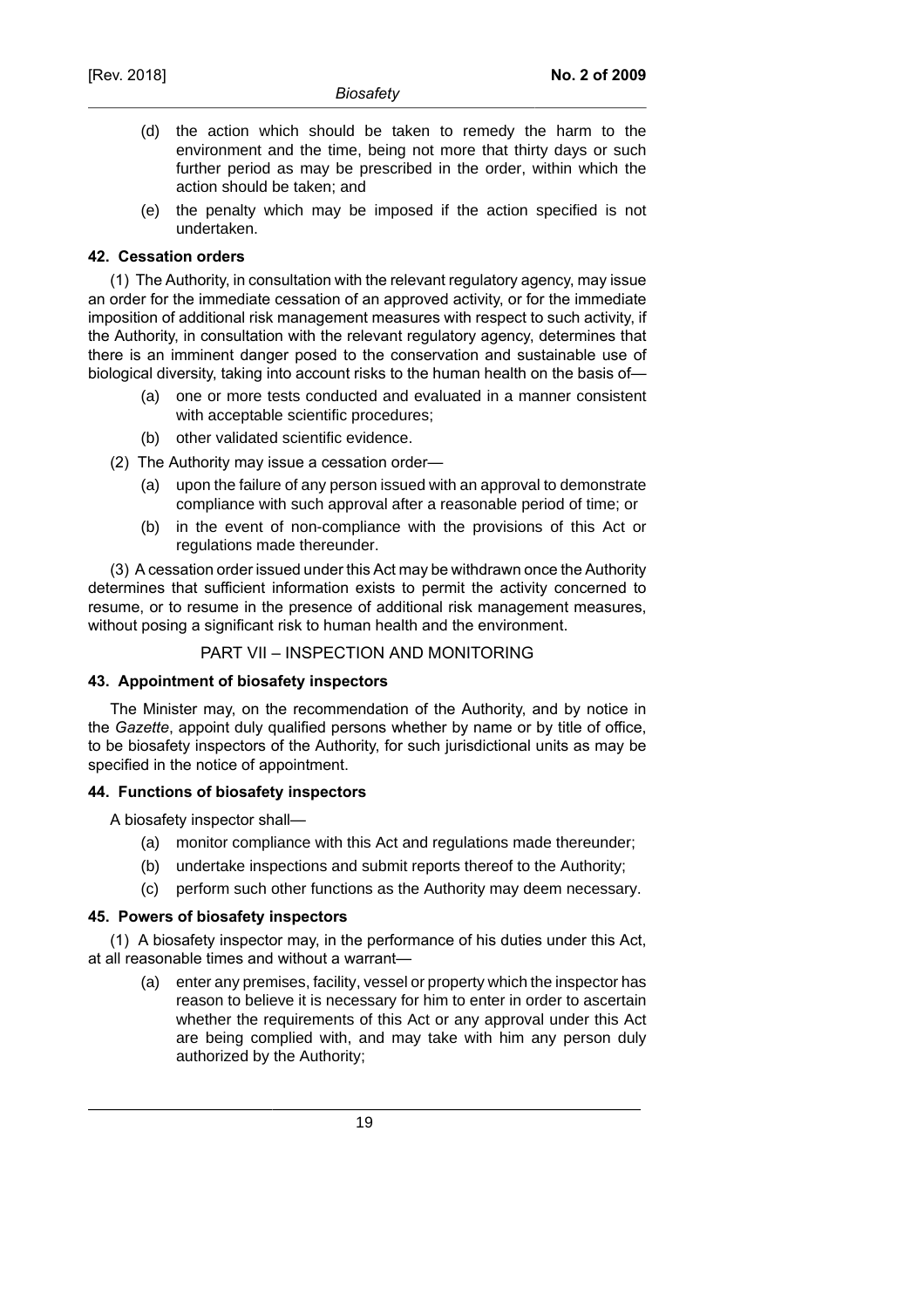- (b) take with him any equipment or material required for any purpose for which the power of entry is being exercised;
- (c) carry out such tests and inspections, and make such recordings as may be necessary in the circumstances;
- (d) direct that any part of premises which he has power to enter, or anything in such premises, shall be left undisturbed for so long as is reasonably necessary for the purpose of any test or inspection;
- (e) take appropriate samples of any organisms, articles or substances found in any premises which he has power to enter for analysis or any other relevant purpose under this Act;
- (f) in the case of anything found in the premises which he has power to enter, which appears to him to contain genetically modified organisms which pose biosafety risk, cause it to be dismantled or subjected to any process or test but not so as to damage or destroy it, unless it is necessary;
- (g) require the production of any records which may be required to be kept under this Act.

(2) When exercising his powers under this Act, a biosafety inspector shall suitably identify himself.

## PART VIII – FINANCIAL PROVISIONS

## **46. Funds of the Authority**

The funds and assets of the Authority shall consist of—

- (a) such moneys as may be appropriated by Parliament for the purposes of the Authority;
- (b) such moneys or assets as may accrue to or vest in the Authority in the course of the exercise of its powers or the performance of its functions under this Act;
- (c) such moneys as may be payable to the Authority pursuant to this Act or any other written law;
- (d) such gifts as may be given to the Authority; and
- (e) all moneys from any other source provided, donated or lent to the Authority.

### **47. Annual estimates**

(1) At least three months before the commencement of each financial year, the Board shall cause to be prepared estimates of the revenue and expenditure of the Authority for that financial year.

(2) The annual estimates shall make provision for all estimated expenditure of the Authority for the financial year concerned, and in particular shall provide for—

- (a) the payment of the salaries, allowances and other charges in respect of the officers, members of staff, or agents of the Authority;
- (b) the payment of the pensions, gratuities and other charges in respect of retirement benefits payable to the members of staff of the Authority;
- (c) the proper maintenance of the buildings and grounds of the Authority;
- (d) the proper maintenance, repair and replacement of the equipment and other movable property of the Authority; and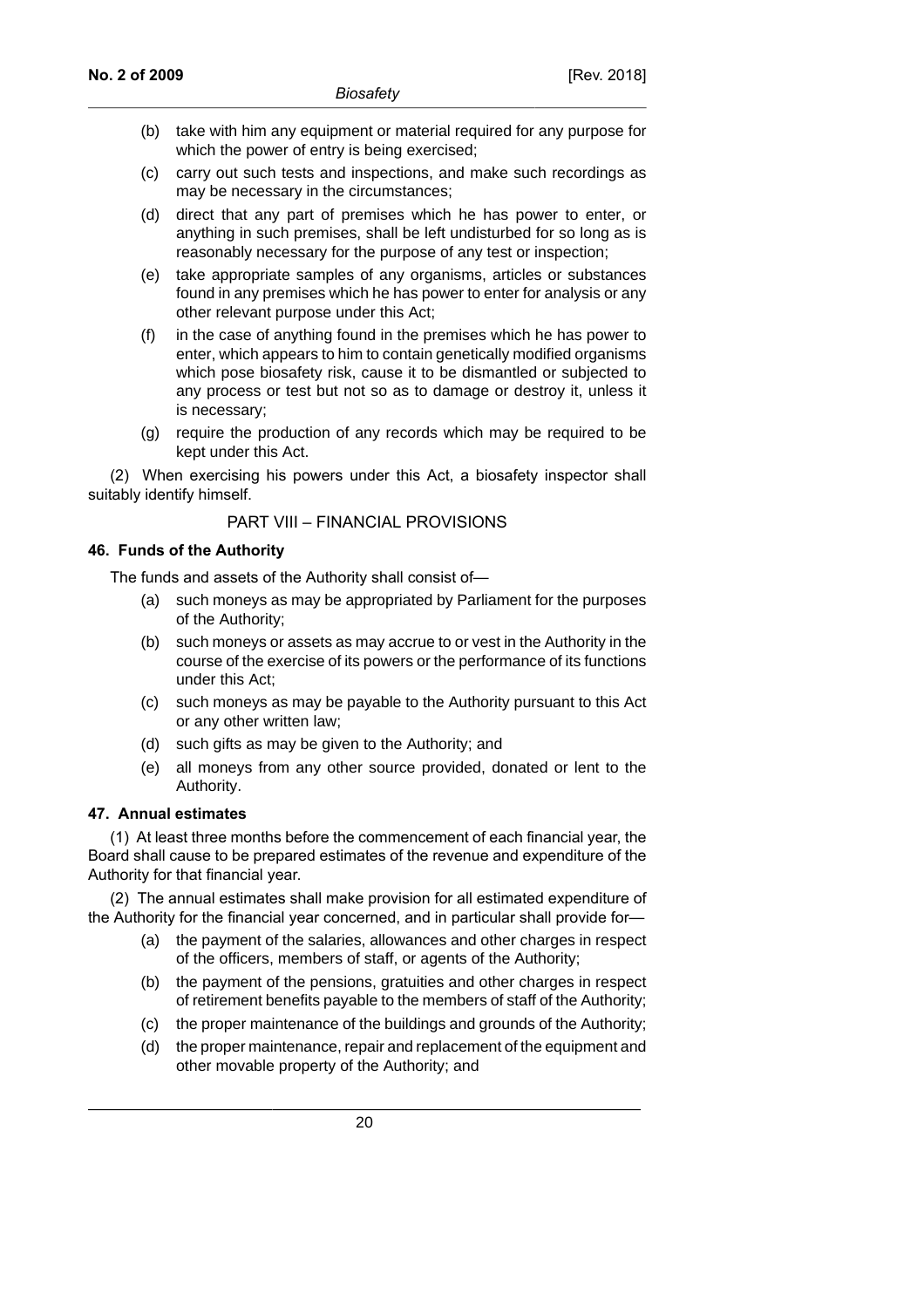(e) the creation of such reserve funds to meet future or contingent liabilities in respect of retirement benefits, insurance, replacement of buildings or equipment, or in respect of such other matters as the Board may deem fit.

(3) The annual estimates shall be approved by the Board before the commencement of the financial year to which they relate and, once approved, the sum provided in the estimates shall be submitted to the Minister for approval.

(4) No expenditure shall be incurred for the purposes of the Authority except in accordance with the annual estimates approved under subsection (3), or in pursuance of an authorisation of the Board given with prior written approval of the Minister, and the Permanent Secretary to the Treasury.

### **48. Accounts and audit**

(1) The Board shall cause to be kept proper books and other records of accounts of the income, expenditure, assets and liabilities of the Authority.

(2) Within a period of three months after the end of each financial year, the Board shall submit to the Controller and Auditor-General the accounts of the Authority, in respect of that year, together with—

- (a) a statement of income and expenditure during that financial year; and
- (b) a statement of the assets and liabilities of the Authority on the last day of that financial year.

(3) The accounts of the Authority shall be examined, audited and reported upon annually by the Controller and Auditor-General in accordance with the provisions of the Public Audit Act (No. 12 of 2003).

### **49. Investment of funds**

The Board may—

- (a) invest any of the funds of the Authority in securities in which the Board may by law invest trust funds, or in any other securities which the Treasury may, from time to time, approve;
- (b) place on deposit, with such bank or banks as it may determine, any moneys not immediately required for the purposes of the Authority.

### PART IX – MISCELLANEOUS

### **50. Handling, packaging, etc., of genetically modified organisms**

Any person manufacturing or importing any genetically modified organisms shall ensure that the handling, packaging, identification and transportation of genetically modified organisms is done in the prescribed manner.

### **51. Regulations**

The Minister may, in consultation with the Authority, make regulations for the better carrying into effect the provisions of this Act, and in particular for prescribing —

- (a) anything required by this Act to be prescribed;
- (b) procedures for conducting contained use activities involving genetically modified organisms;
- (c) procedures for release of genetically modified organisms into the environment;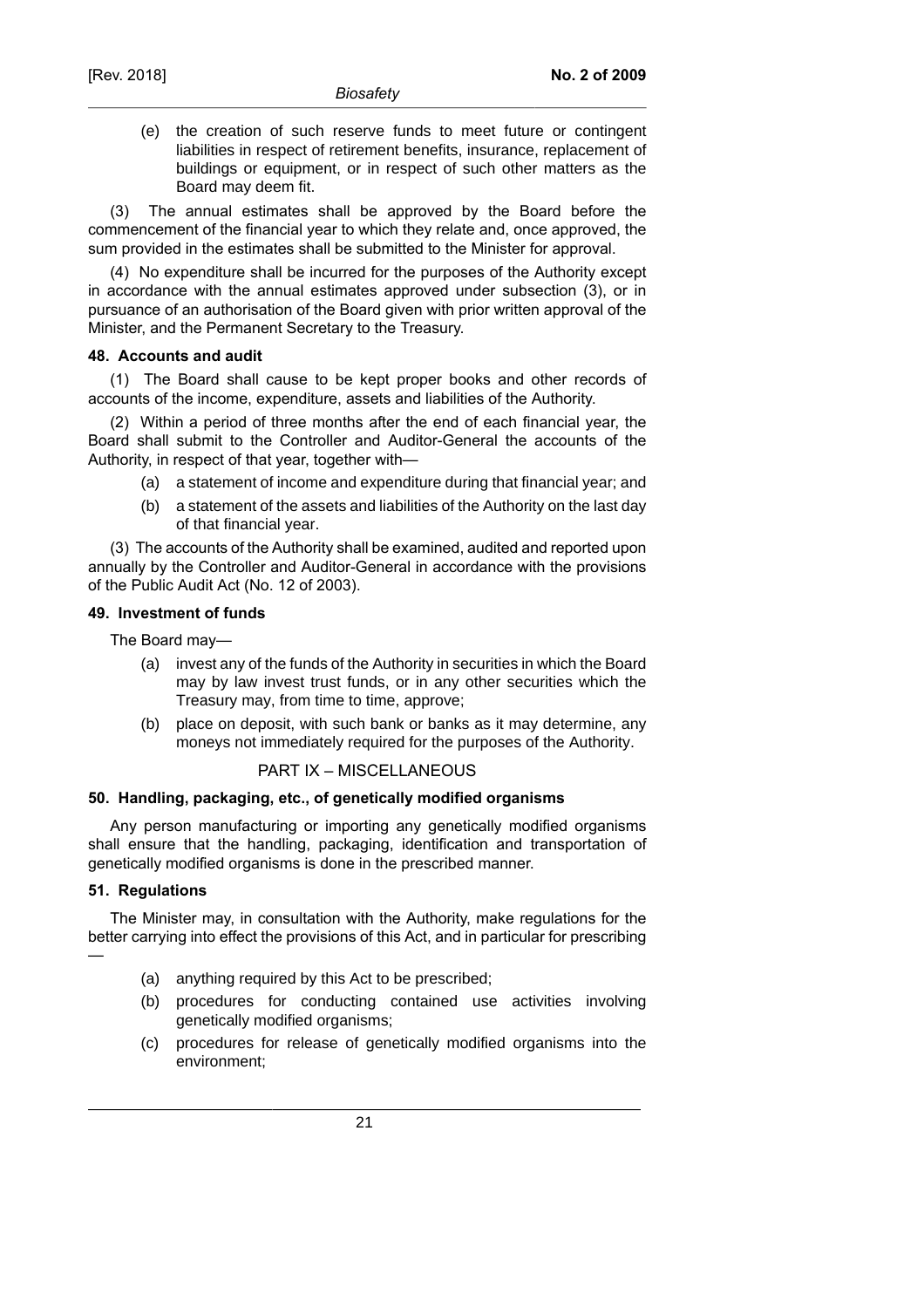- (d) procedures for importation and exportation of genetically modified organisms;
- (e) procedures for genetically modified organisms in transit;
- (f) procedure for handling, packaging, transporting and labelling genetically modified organisms;
- (g) forms to be used for applications for approvals;
- (h) schedules of fees to cover administrative costs of processing applications and notices.

### **52. Offences and penalties**

Any person who—

- (a) makes contained use of, releases into the environment, places on the market, imports or exports a genetically modified organism without the approval of the Authority;
- (b) contravenes any conditions attached to an approval under this Act;
- (c) fails to furnish any information as required by this Act;
- (d) uses any confidential information for any purpose not authorized under this Act;
- (e) uses a genetically modified organism in a manner inconsistent with the approval granted by the Authority or for unethical purposes;
- (f) obstructs or fails to assist the Authority or officers of the Authority in the performance of their duties under this Act;
- (g) contravenes any of the provisions of this Act,

commits an offence and is liable on conviction to a fine not exceeding twenty million shillings, or to imprisonment for a term not exceeding ten years, or both.

#### **53. Restriction on institution of proceedings**

No proceedings for an offence under this Act shall be instituted without a prior written consent of the Attorney-General.

#### **54. Public awareness and participation**

(1) The Authority shall promote public awareness and education of the public and those conducting the activities subject to the Act, concerning biosafety matters, through the publication of guidance documents and other materials aimed at improving the understanding of biosafety.

(2) The Authority shall give notice in the *Gazette* of all decisions made regarding applications for approval.

(3) Upon request, the Authority shall, upon payment of the prescribed fee, avail to any person copies of records kept under section 32, including details of any application that do not qualify as confidential information.

(4) Any person may submit written comments on a proposed decision for any application for placing a genetically modified organism on the market, within thirty days from the date the notice is posted.

#### **55. Transitional provisions**

(1) Any application for approval to undertake an activity involving genetically modified organisms, which had been made to the National Council for Science and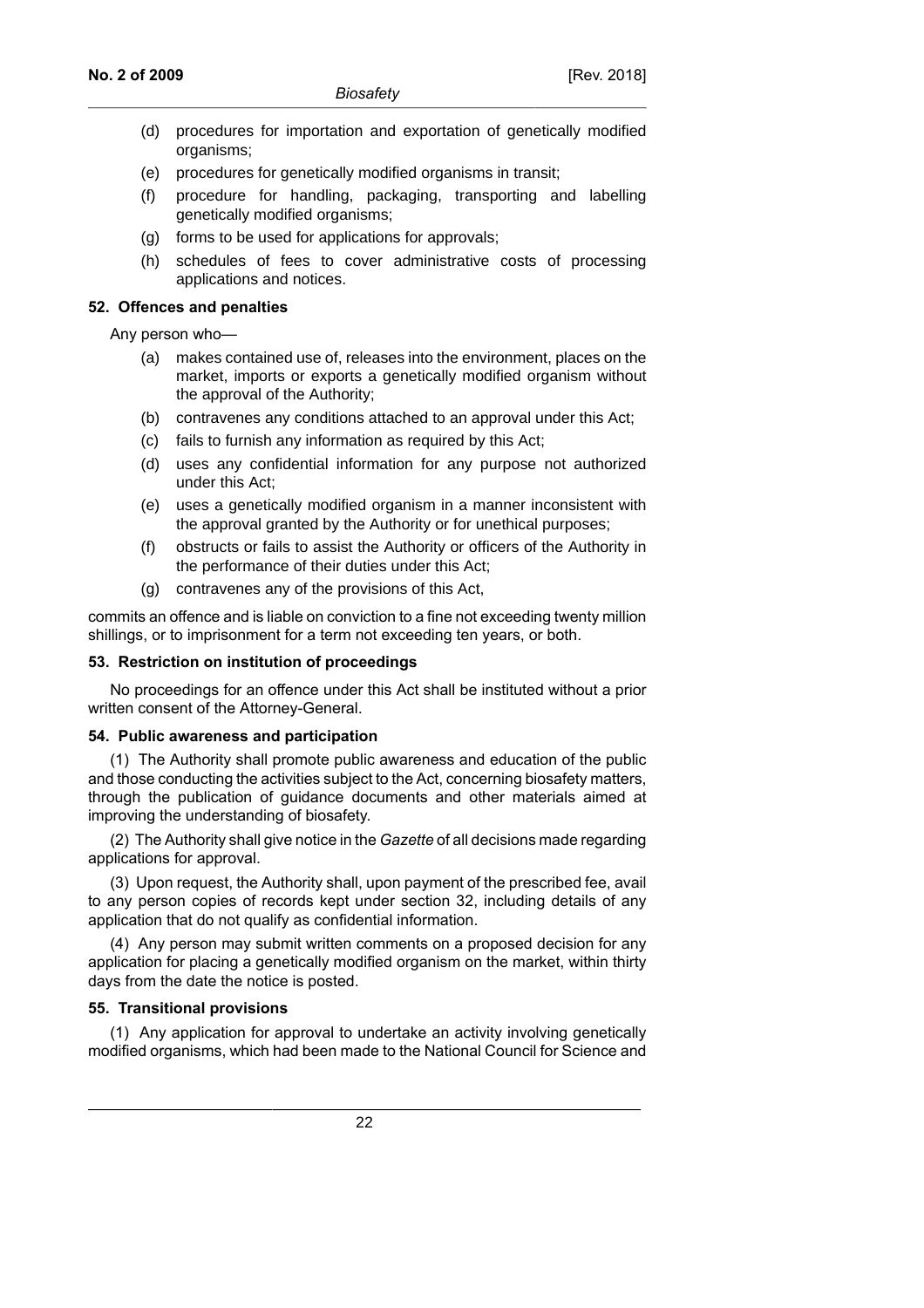Technology in accordance with the Science and Technology Act (Cap. 250), and which had not been finally determined on the date on which this Act came into force, shall be deemed to be an application for approval made under this Act and shall be dealt with accordingly.

(2) Any approval to undertake an activity involving genetically modified organisms which had been granted by the National Council for Science and Technology in accordance with the Science and Technology Act (Cap. 250), and which was in force on the date on which this Act came into force, shall be deemed to be an approval of the Authority under this Act.

## FIRST SCHEDULE [Section 2.] REGULATORY AGENCIES

- 1. Department of Public Health.
- 2. Department of Veterinary Services.
- 3. Kenya Bureau of Standards.
- 4. Kenya Plant Health Inspectorate Services.
- 5. Kenya Industrial Property Institute.
- 6. Kenya Wildlife Service.
- 7. Pest Control Products Board.
- 8. National Environment Management Authority.

SECOND SCHEDULE

#### [Section 9.] PROVISIONS AS TO THE CONDUCT OF BUSINESS AND AFFAIRS OF THE BOARD

#### **1. Committees and co-opted advisors**

(1) The Board may establish such committees as it may consider appropriate to perform such functions and responsibilities as it shall determine, but all findings of such committees shall be presented to the Board for its consideration and determination.

(2) The Board may, at any time and for any length of time, invite any person to attend any of its deliberations but such person shall not be entitled to vote on any matter at any meeting of the Board.

### **2. Meetings of the Board**

(1) The Board shall meet at least four times in every financial year.

(2) The chairperson shall preside at every meeting of the Board at which he is present, but in his absence, the members shall elect one of their number who shall, with respect to that meeting and the business transacted thereat, have all the powers of a chairperson.

(3) Unless a unanimous decision is reached, a decision on any matter before the Board shall be by a majority of votes of the members present and in the case of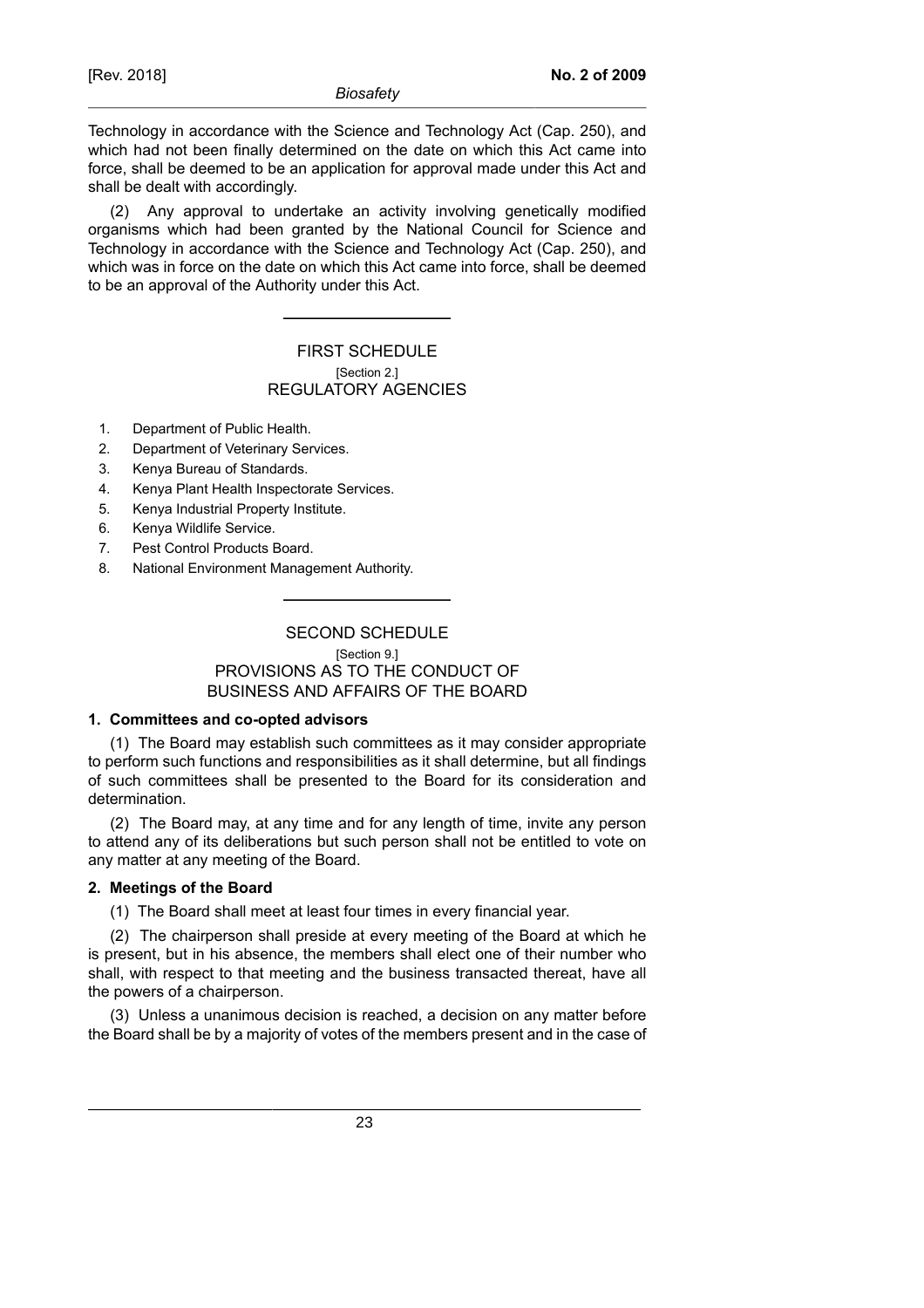an equality of votes, the chairperson shall have a casting as well as a deliberative vote.

### **3. Vacation of office**

(1) A member of the Board, other than an *ex officio* member, shall vacate office on any of the following grounds—

- (a) upon the expiry of his appointment;
- (b) upon his death;
- (c) if he is adjudged bankrupt;
- (d) if he is sentenced for any offence against any written law to a term of imprisonment of six months or more;
- (e) if he is convicted of an offence involving fraud, dishonesty or moral turpitude;
- (f) if he is absent, without permission of the chairperson of the Board, from three successive meetings of the Board of which he has received notice;
- (g) upon notice in writing of his intention to resign his office;
- (h) if in the opinion of the Board, he becomes by reason of mental or physical infirmity incapable of performing his duties as a member of the Board; or
- (i) upon the commission of an offence under this Act.

### **4. Disclosure of interest**

If a member of the Board has any interest direct or indirect in any application or other matter which is the subject of consideration at a meeting of the Board, the member shall, at the meeting, disclose the fact to the Board and shall take no part in the consideration or discussion of or vote on any question with respect to the application or the other matter.

#### THIRD SCHEDULE

### [Section 18.] INFORMATION REQUIRED IN APPLICATIONS FOR APPROVAL OF CONTAINED USE ACTIVITY

- **1.** The name and contact address of the applicant.
- **2.** The location where contained use activities are to be undertaken.
- **3.** The nature and identity of genetically modified organisms to be involved.

**4.** The nature and purpose of the activities including such activities as storing, transporting, producing, processing, disposing or using the genetically modified organisms in any other way.

**5.** A description of the containment measures to be provided and the suitability of those measures for the genetically modified organisms and activities to be undertaken.

**6.** A description of any potential risks associated with the genetically modified organisms or the activities to be undertaken, and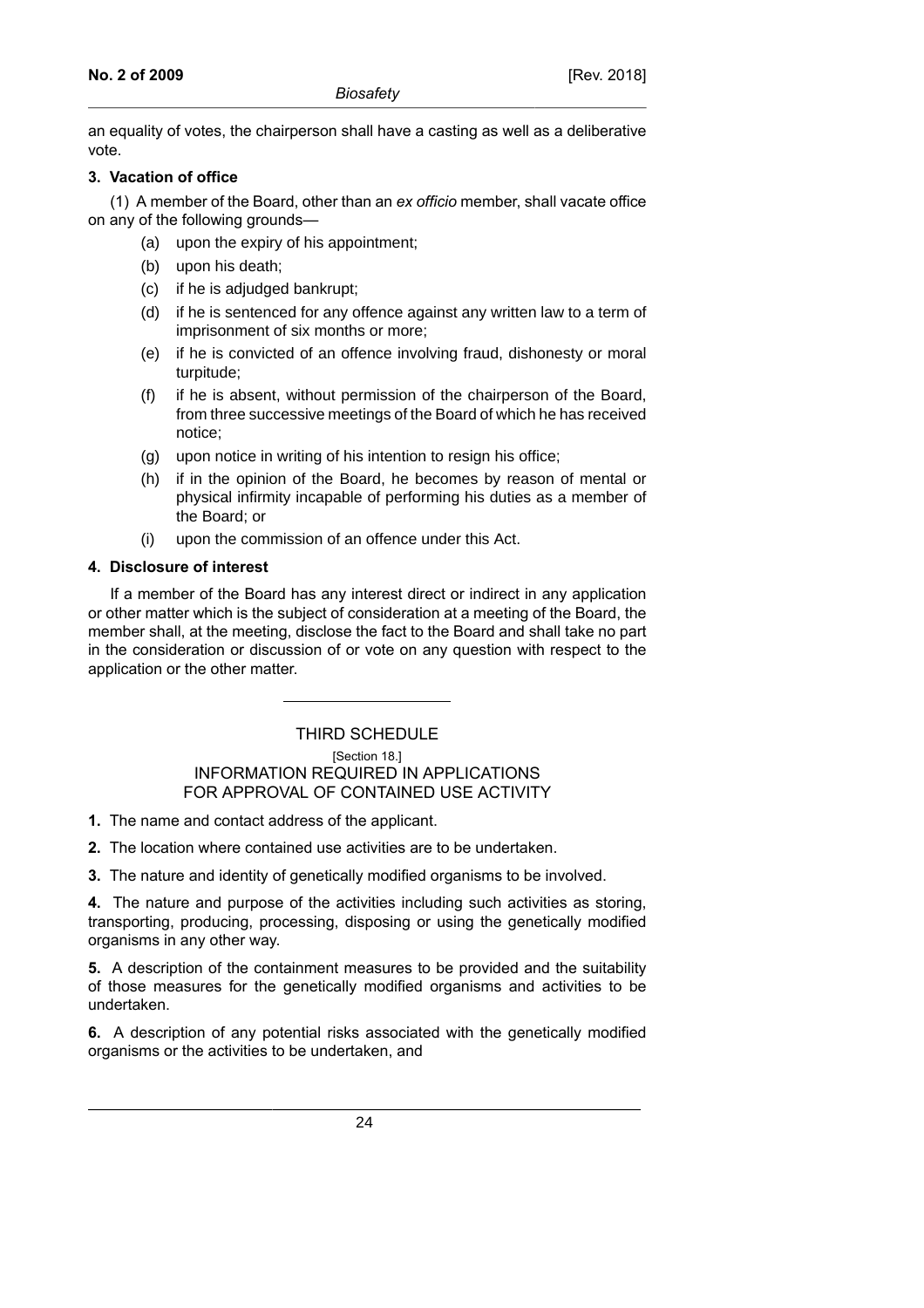**7.** A description of remedial measures to be undertaken in the event of any accident.

**8.** A sworn declaration by the applicant that the above information is factually correct.

FOURTH SCHEDULE

## [Sections 19, 20 and 21.]

INFORMATION REQUIRED IN APPLICATIONS FOR APPROVAL OF RELEASE INTO THE ENVIRONMENT, IMPORTATION AND PLACING ON THE MARKET OF GENETICALLY MODIFIED ORGANISMS

**1.** Name, address and contact details of the applicant.

**2.** Name and identity of the genetically modified organism as well as the domestic classification, if any, of the Biosafety level of the genetically modified organism in the country of export.

**3.** Intended dates of the trans-boundary movement.

**4.** Taxonomic status, common name, point of collection or acquisition and characteristics of the recipient organism or parental organism related to Biosafety.

**5.** Centre of origin and centre of genetic diversity if known, of the recipient organism and the parental organism and the description of the habitat where the organism may persist.

**6.** Taxonomic status, common name, point of collection or acquisition and characteristics of the modification introduced, the technique used and the resulting characteristics of the genetically modified organism.

**7.** Intended use of the genetically modified organism.

**8.** Quantity or volume of the genetically modified organism to be transferred.

**9.** Suggested methods for the safe handling, storage, transport and use.

**10.** A sworn declaration of the applicant that the above mentioned information is factually correct.

> FIFTH SCHEDULE [Section 27.] PROVISIONS ON RISK ASSESSMENT

### **1. Objective of risk assessment**

The objective of the risk assessment is to identify and evaluate the potential adverse effects of genetically modified organisms on human health and the environment.

### **2. Use of risk assessment**

The risk assessment shall be used by the Authority to make informed decisions regarding genetically modified organisms.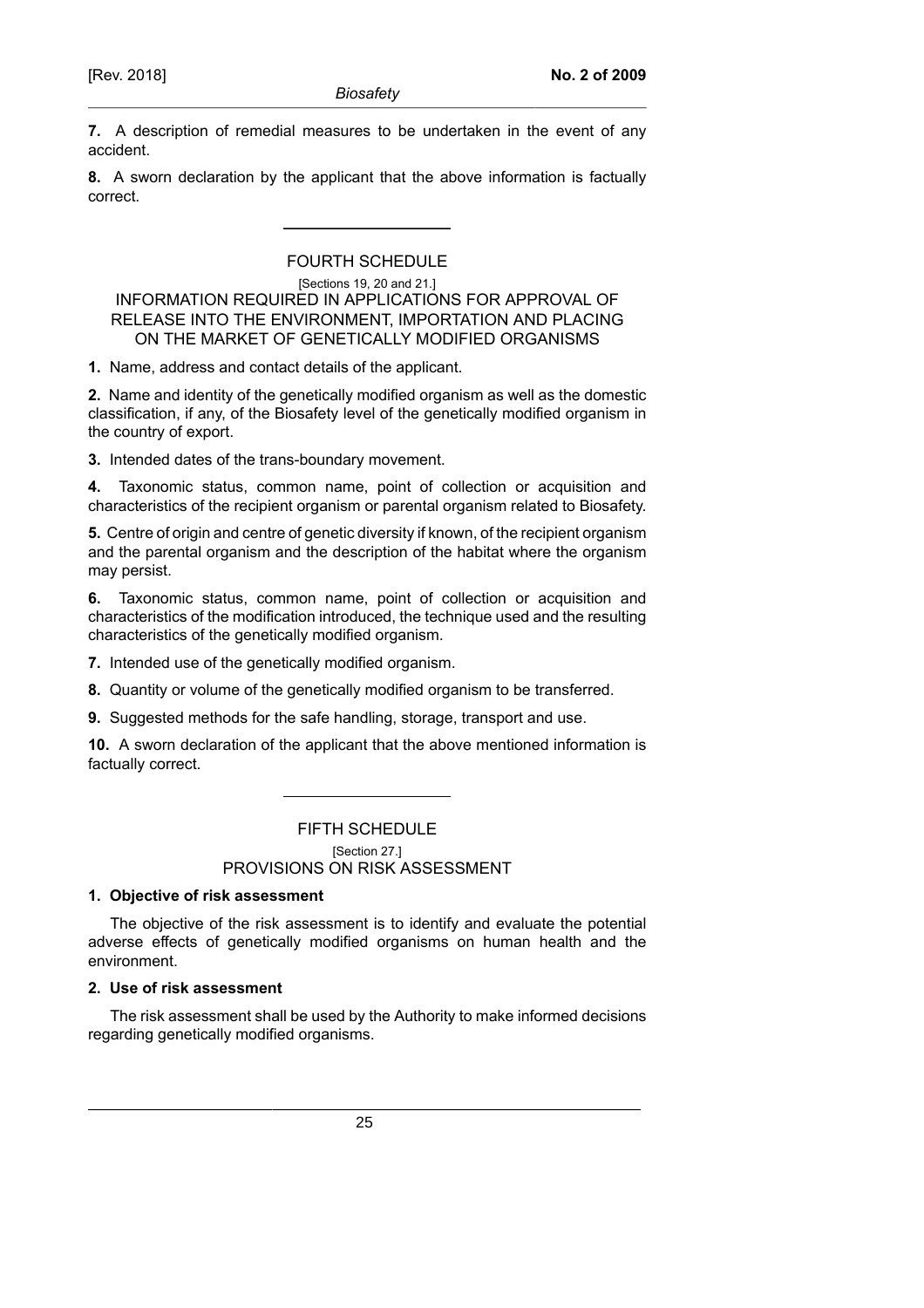### **3. General principles**

The general principles guiding risk assessment are—

- (a) risk assessment shall be carried out in a scientifically sound and transparent manner and may take into account expert advice and guiding principles developed by relevant organizations;
- (b) lack of scientific knowledge or scientific consensus shall not necessarily be interpreted to indicate a particular level of risk, an absence of risk or an acceptable risk;
- (c) risk associated with genetically modified organisms shall be considered in the context of the risks posed by the genetically modified organisms recipient or the parental organisms in the likely potential receiving environment.

### **4. Methodology**

To fulfil its objective, a risk assessment shall entail the following steps—

- (a) an identification of any genotype and phenotypic characteristics associated with the genetically modified organisms that may have adverse effects on the environment and on human health;
- (b) an evaluation of the likelihood of these adverse effects being realized, taking into account the level and the kind of exposure of the likely potential receiving environment of the genetically modified organisms;
- (c) an evaluation of the consequences should these effects be realized;
- (d) an estimation of the overall risk posed by the genetically modified organisms based on the evaluation of the likelihood and consequences of the identified adverse effects being realized;
- (e) a recommendation as to whether or not the risks are acceptable or manageable, including identification of strategies to manage these risks; and
- (f) where there is uncertainty regarding the level of risk, the Authority may request for further information on the specific issues of concern or may recommend implementing appropriate risk management strategies and monitoring the genetically modified organisms in the receiving environment.

#### **5. Points to consider**

Risk assessment shall take into account the relevant technical and scientific details regarding the characteristics of the following subjects—

(a) Recipient organism or parental organism

The biological characteristics of the recipient organism or parental organism including taxonomic status, common name, origin, centres of origin and centres of genetic diversity and a description of the habitat where the organism persists.

(b) Donor organism

Taxonomic status and common name, source and the relevant biological characteristics of the donor organisms.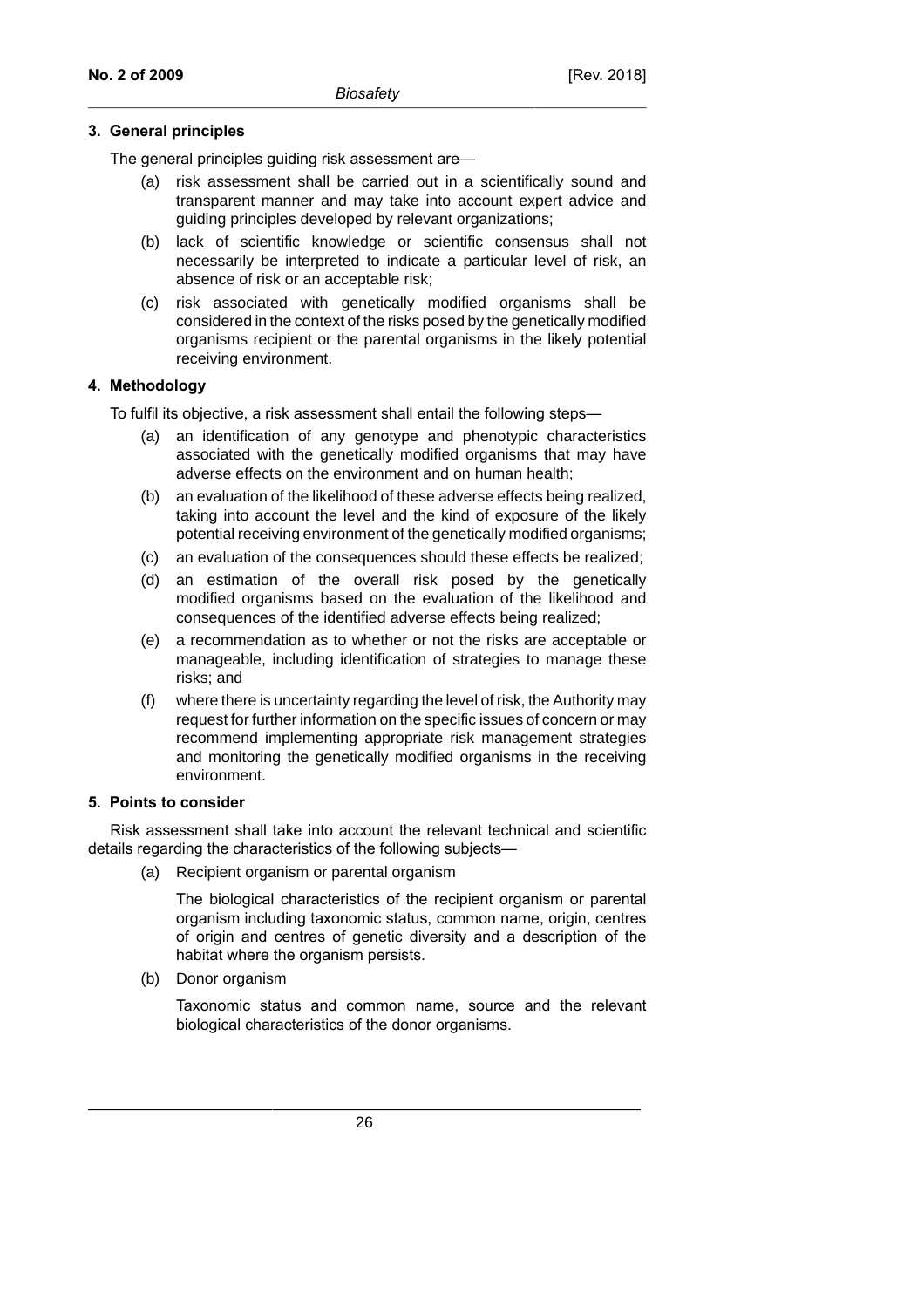### (c) Vector

Characteristics of the vector including its identity and the sources of origin and host range.

(d) Insert and characteristics of modification

Genetic characteristics of the inserted nucleic acid and the function it specifies and characteristics of the modification introduced.

(e) Genetically modified organisms

Identity of the genetically modified organisms and the differences between the biological characteristics of the genetically modified organisms and those of the recipient organism or parental organism.

(f) Detection and identification of genetically modified organisms

Suggested detection and identification methods and the specificity, sensitivity and reliability.

(g) Information relating to the intended use

Information related to the intended use of the genetically modified organisms including new or changed use compared to the recipient organism or parental organism.

(h) Receiving environment

Information on the location, geographical, climatic and ecological characteristics including relevant information on biological diversity and centres of origin of the likely potential receiving environment.

SIXTH SCHEDULE [Section 37.] PROVISIONS AS TO THE APPEALS BOARD

### **1. Vacation of office**

(1) A member of the Appeals Board may vacate office on any of the following grounds—

- (a) upon the expiry of his appointment;
- (b) upon his death;
- (c) if he is adjudged bankrupt;
- (d) if he is sentenced for any offence against any written law to a term of imprisonment of six months or more;
- (e) if he is convicted of an offence involving fraud, dishonesty or moral turpitude;
- (f) if he is absent, without permission of the chairperson of the Appeals Board from three successive sittings of the Appeals Board of which he has received notice;
- (g) upon giving notice in writing of his intention to resign his office;
- (h) if he becomes, by reason of mental or physical infirmity, incapable of performing his duties as a member of the Appeals Board; or
- (i) upon the commission of an offence under this Act.